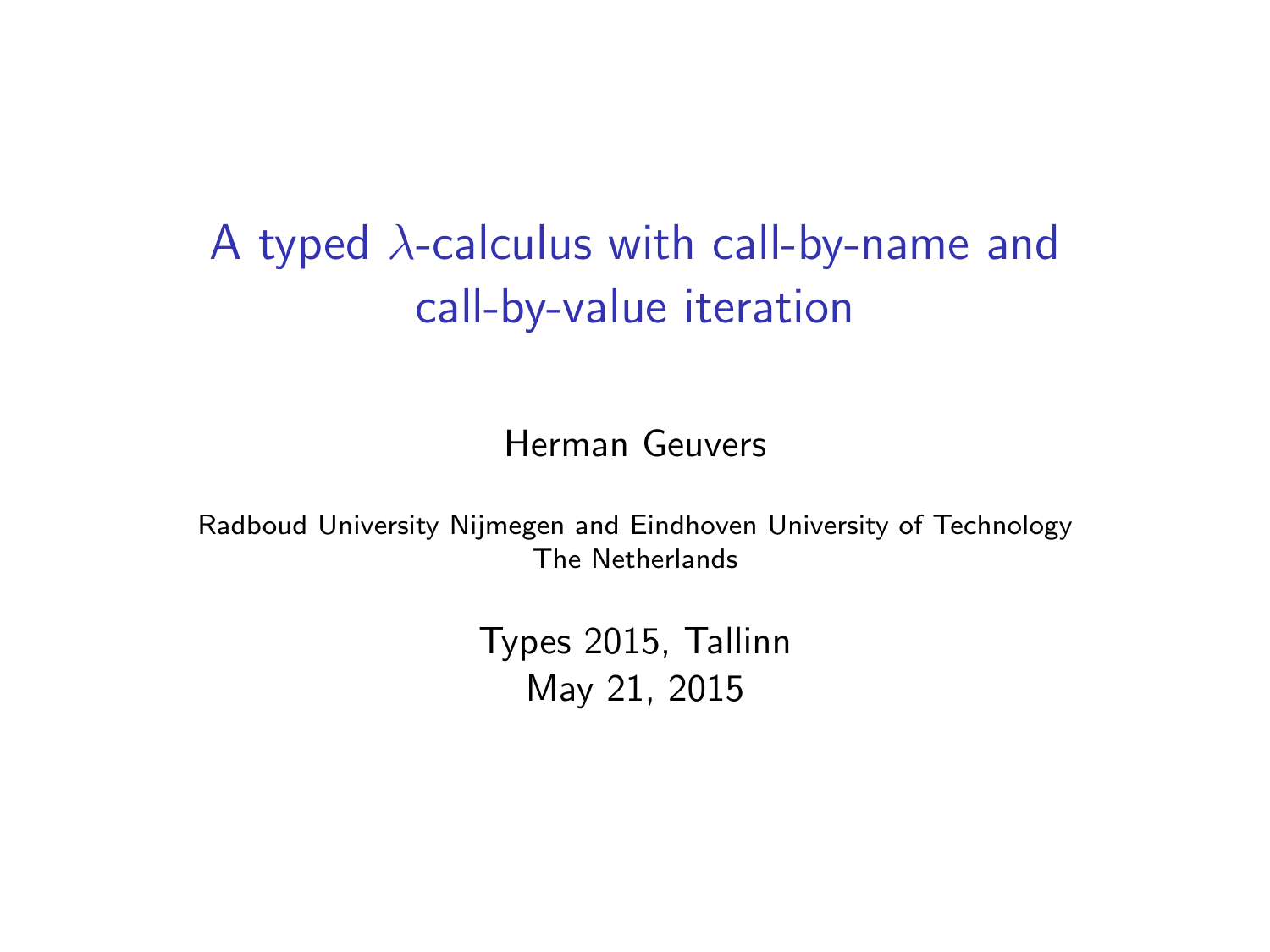## Contents

- $\triangleright$  Church data and Scott data
- $\blacktriangleright$  Iteration, case and primitive recursion
- $\triangleright$  Call-by-value and Call-by name iteration
- $\blacktriangleright$  Examples: addition and storage operator
- $\blacktriangleright$  Properties (normalization) and connections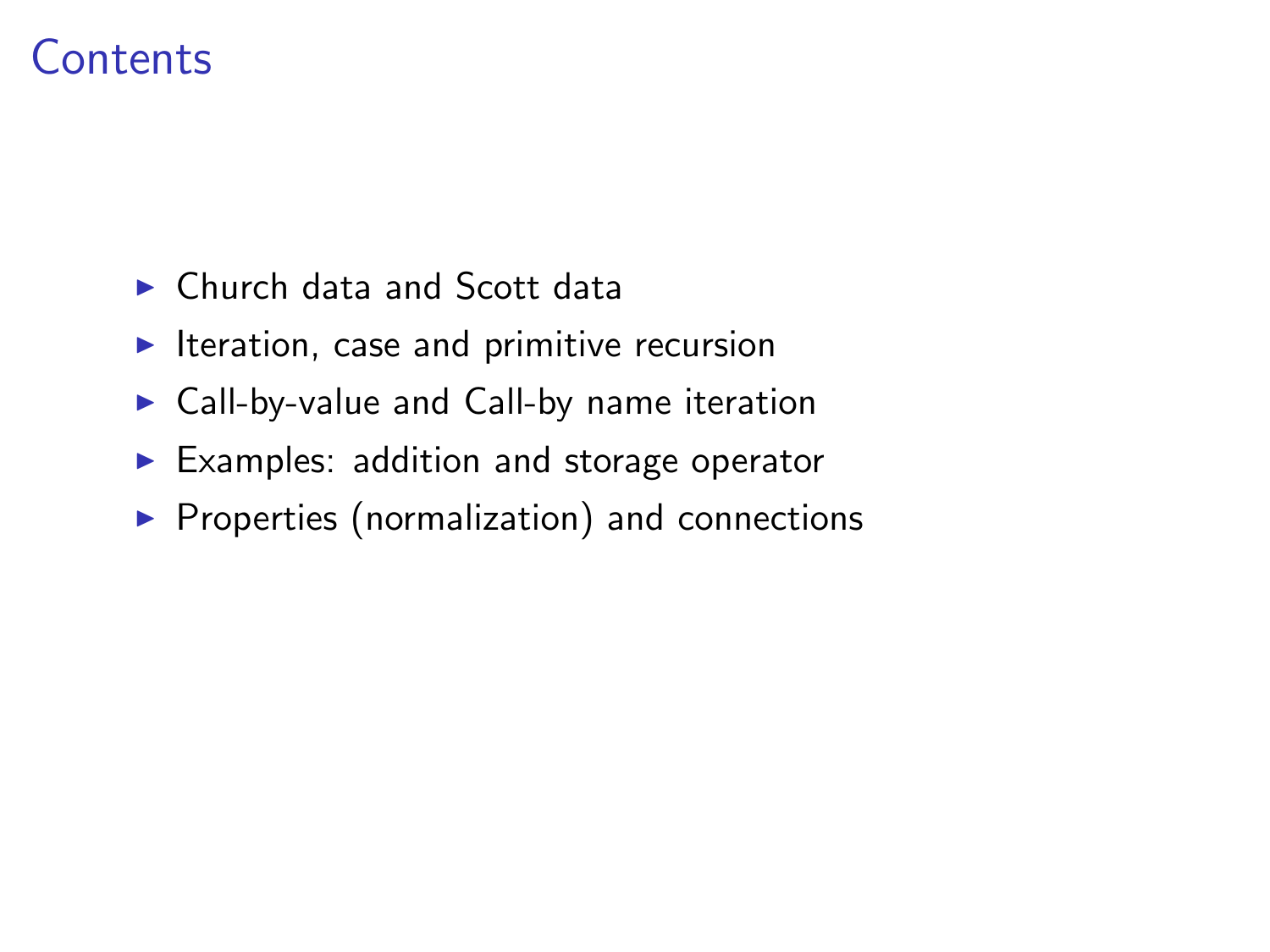## Church numerals

The most well-known Church data type

- $\overline{0}$  :=  $\lambda x f.x$   $\overline{p}$  :=  $\lambda x f.f^p(x)$  $\overline{1}$  :=  $\lambda x f.f x$  Succ :=  $\lambda n.\lambda x f.f (n \times f)$  $\overline{2}$  :=  $\lambda x f.f (f x)$ 
	- $\triangleright$  The Church data types have iteration as basis. The numerals are iterators.
	- Iteration scheme for Nat. (Let D be any type.)

$$
\frac{d:D \ f:D \to D}{\text{It } d f:\text{Nat} \to D} \quad \text{with} \quad \begin{array}{l}\n\text{It } d f \overline{0} \qquad \to \quad d \\
\text{It } d f (\text{Succ } x) \quad \to \quad f (\text{It } d f x)\n\end{array}
$$

- $\triangleright$  Advantage: quite a bit of well-founded recursion for free.
- $\triangleright$  Disadvantage: no pattern matching built in; predecessor is hard to define; the reduction is actually a conversion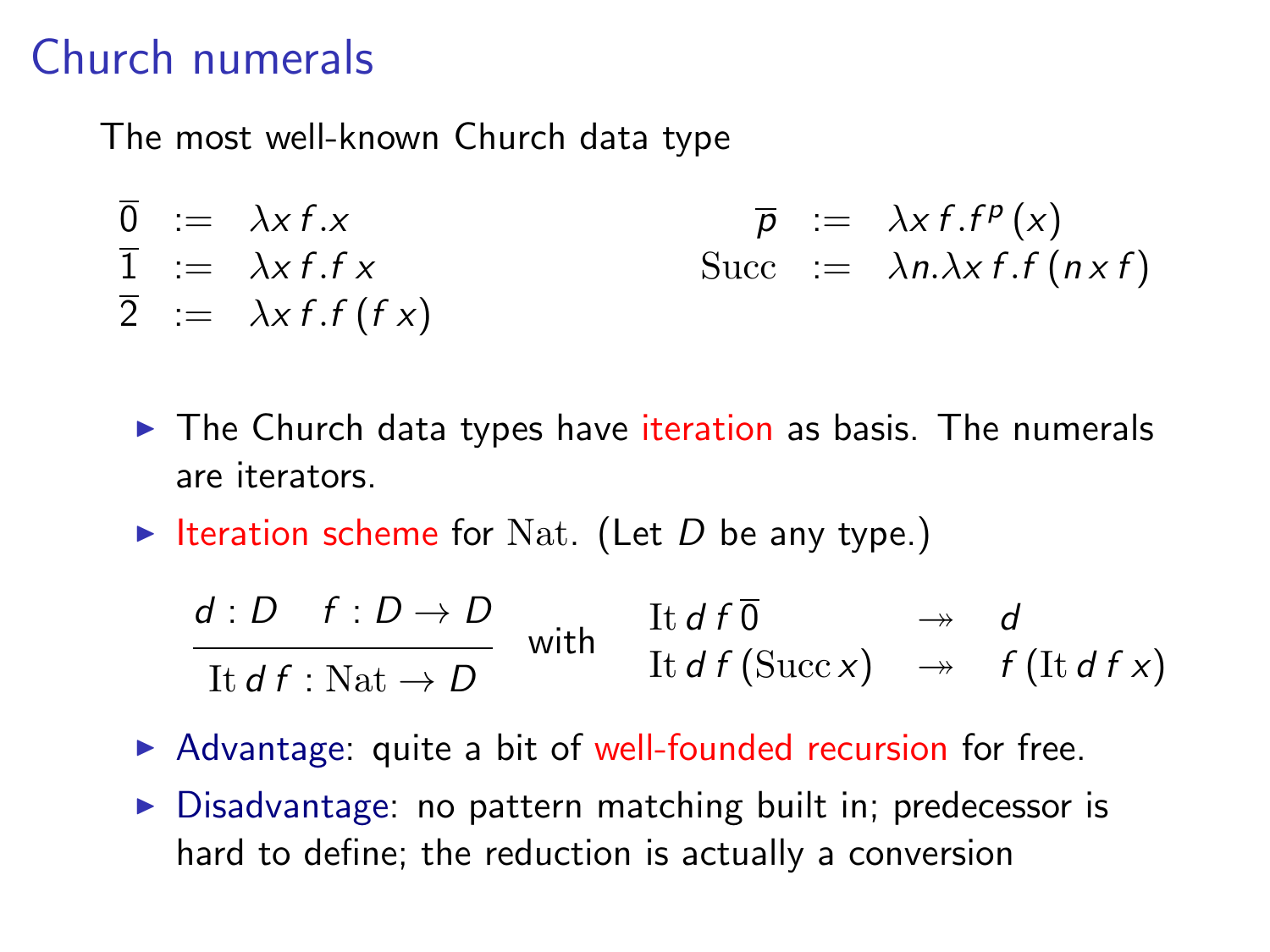### Scott numerals

- $\langle 0 \rangle$  :=  $\lambda x f.x$ <br>  $\langle 1 \rangle$  :=  $\lambda x f.f$   $\langle 0 \rangle$ <br>  $\langle 1 \rangle$  :=  $\lambda x f.f$   $\langle n \rangle$ <br>  $\langle n+1 \rangle$  :=  $\lambda x f.f$   $\langle n \rangle$ succ  $:= \lambda p.\lambda x f.f p$  $\langle 2 \rangle$  :=  $\lambda x f.f \langle 1 \rangle$
- $\blacktriangleright$  The Scott numerals are case distinctors.
- $\triangleright$  Case scheme for nat. (Let D be any type.)

$$
\frac{d : D \quad f : \text{nat} \to D}{\text{Case } d \, f : \text{nat} \to D} \quad \text{with} \quad \frac{\text{Case } d \, f \, \langle 0 \rangle}{\text{Case } d \, f \, (\text{succ } x)} \quad \rightarrow \quad f \, x
$$

$$
\blacktriangleright \text{Case } df := \lambda x : \text{nat}.x \, df.
$$

- $\triangleright$  Advantage: the predecessor can immediately be defined: pred :=  $\lambda p.p \langle 0 \rangle (\lambda y.y)$ .
- $\triangleright$  Disadvantage: No recursion (which one has to get from somewhere else, e.g. a fixed point-combinator).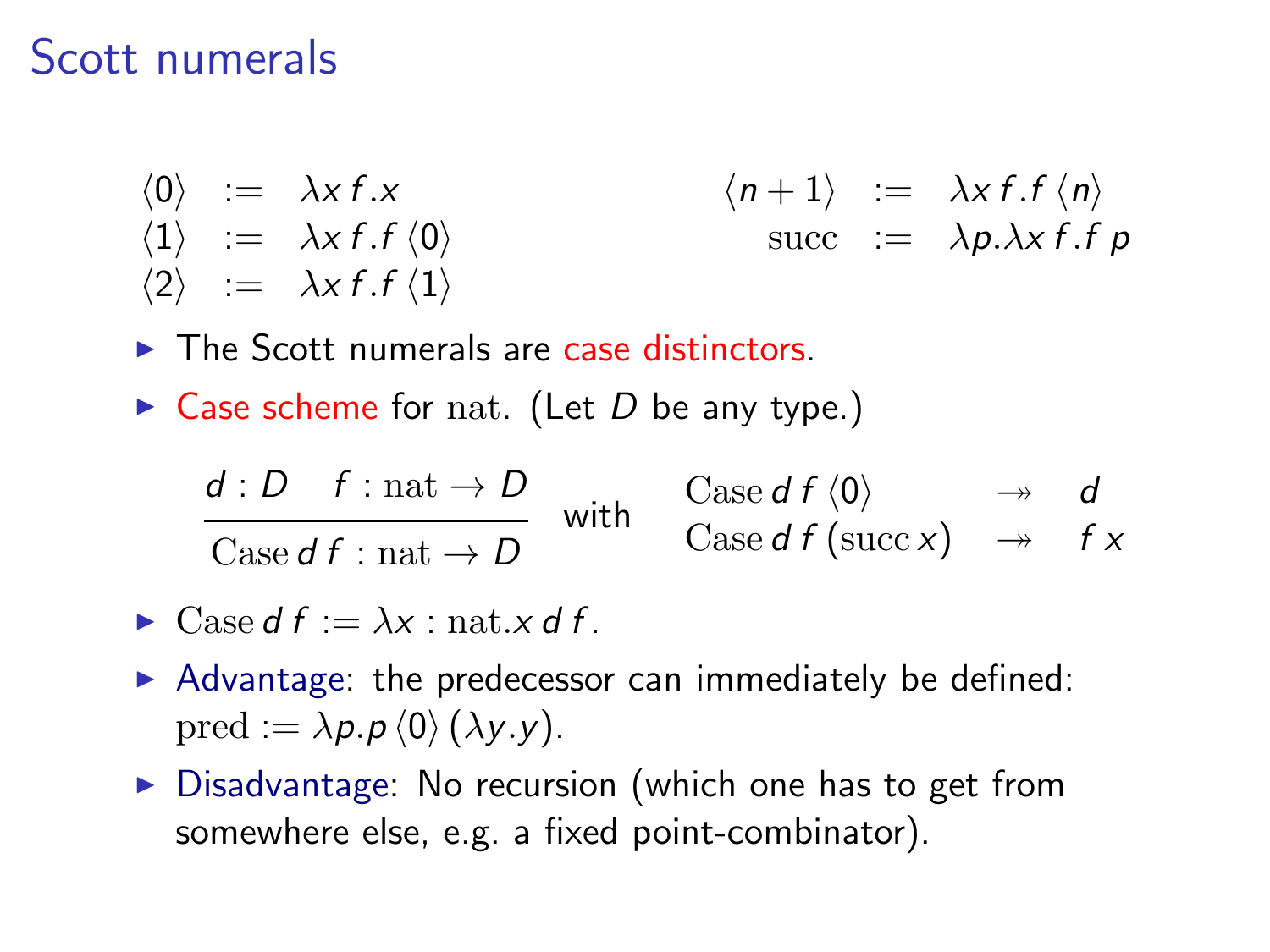Church and Scott for general data types

Given a data type with

- $\blacktriangleright$  constructors  $c_1, \ldots, c_k$ ,
- ighth arity ard v in constructor  $c_i$ .

The Church encoding is

$$
\overline{c_i} := \lambda x_1 \dots x_{ar(i)}.\lambda c_1 \dots c_k.c_i (x_1 \vec{c}) \dots (x_{ar(i)} \vec{c})
$$

The Scott encoding is

$$
\langle \mathbf{c}_i \rangle \ := \ \lambda x_1 \dots x_{\mathsf{ar}(i)} \cdot \lambda c_1 \dots c_k \cdot c_i \, x_1 \dots x_{\mathsf{ar}(i)}
$$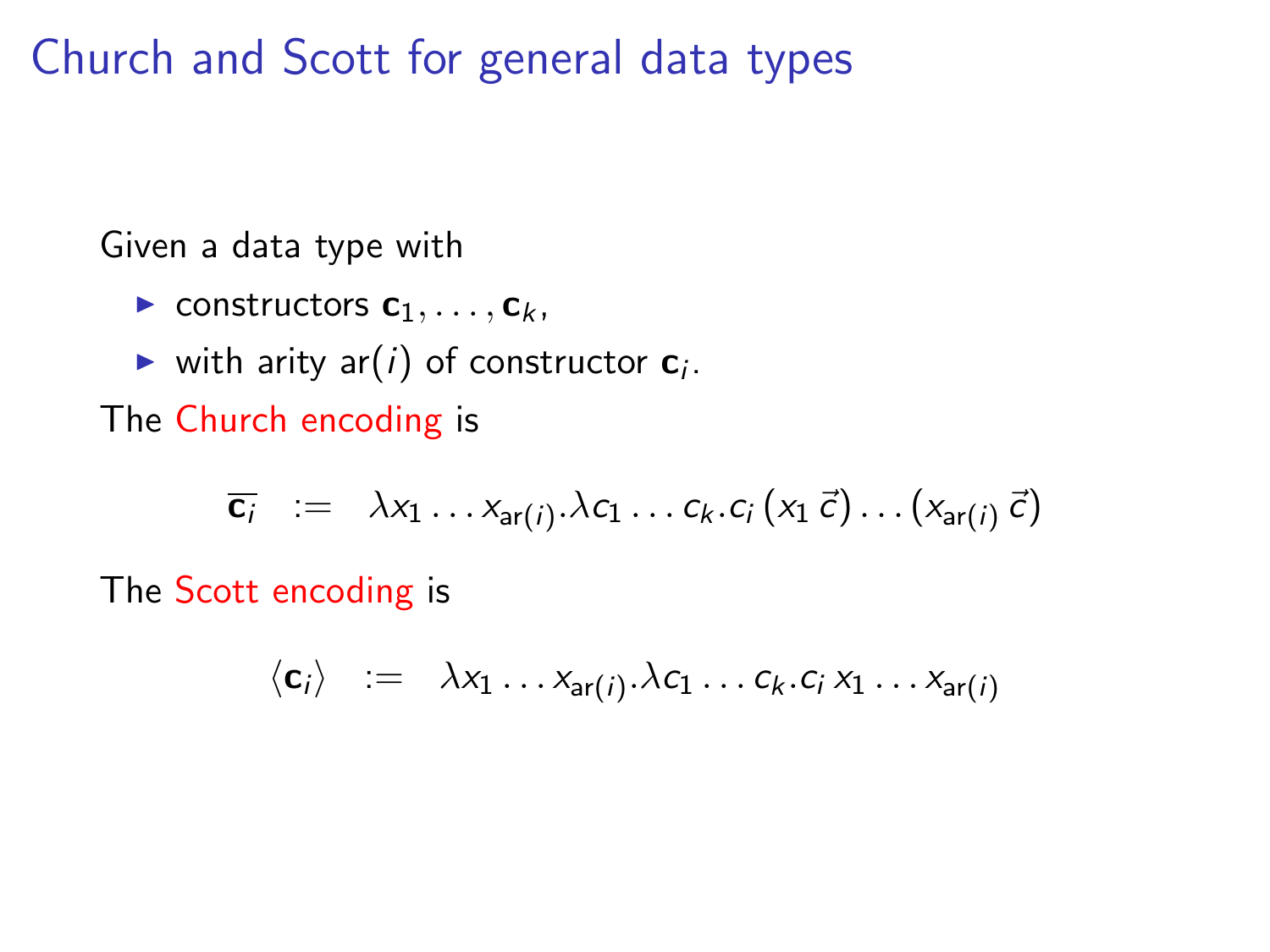# Why study Scott data types?

- $\triangleright$  No recursion built in  $\Rightarrow$  more control over the definable functions. Brunel, Terui 2010; Baillot, De Benedetti, Ronchi della Rocca 2014.
- $\triangleright$  Direct access to predecessor. Destructor is constant-time.
- $\triangleright$  Combined Church-Scott data types give Primitive Recursion scheme. For Nat, these are known as Parigot numerals. (See also Stump, Fu 2014)

$$
\frac{d: D \quad f: \text{Nat} \to D \to D}{\text{Rec of } f: \text{Nat} \to D} \quad \text{Rec of } f \text{ (Succ x)} \quad \xrightarrow{\rightarrow} \quad d \quad f \times (\text{Rec of } f \times)
$$

One can define Rec in terms of It, but that's painful. (This is what Kleene found out at the dentist.)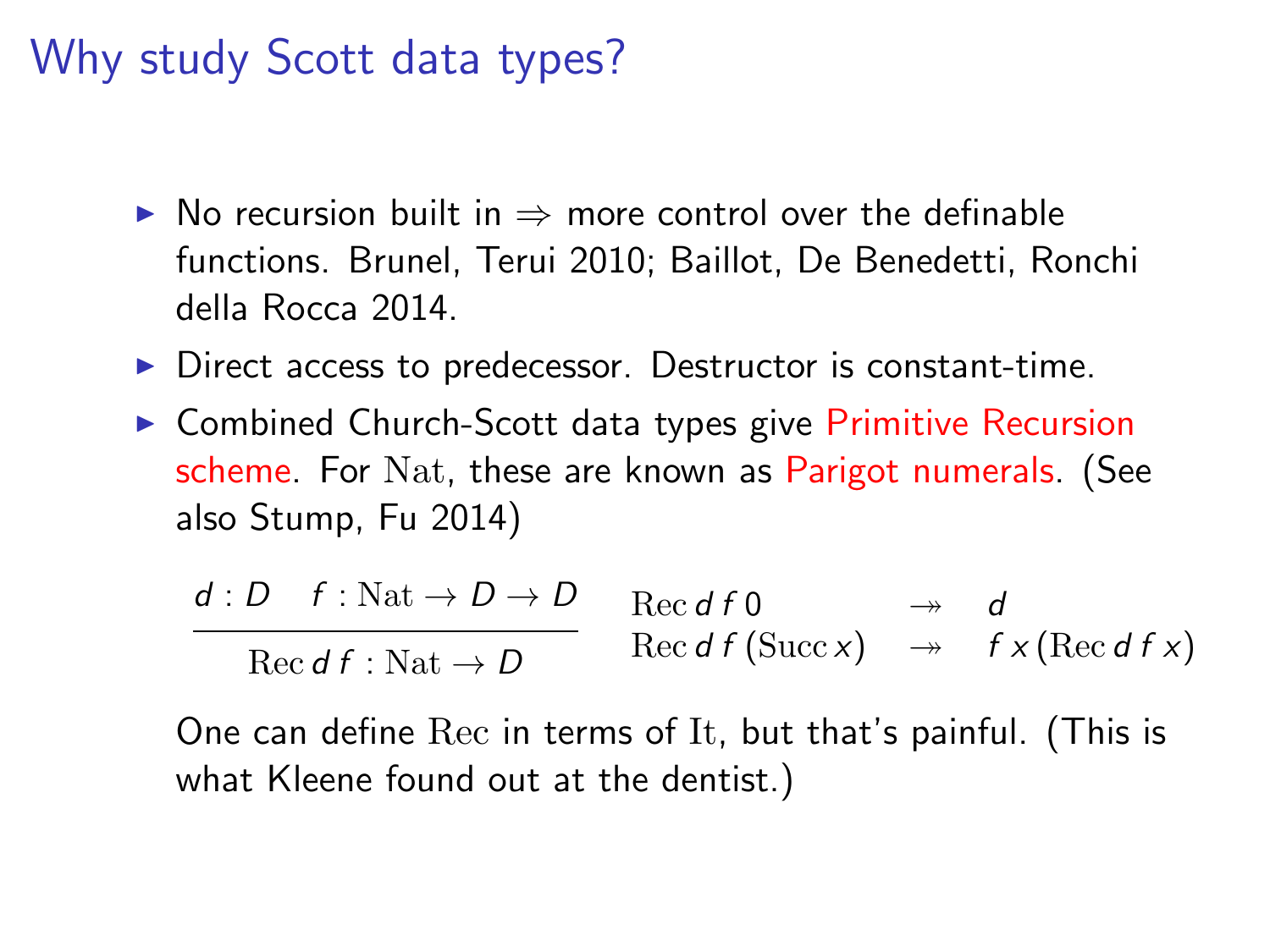# Typing Church and Scott data types

- **In Church data types can be typed in polymorphic**  $\lambda$ **-calculus,**  $\lambda$ **2.** E.g. for Church numbers: Nat :=  $\forall X.X \to (X \to X) \to X$ .
- $\blacktriangleright$  To type Scott data types we need  $\lambda 2\mu$ :  $\lambda 2 +$  positive recursive types:
	- $\triangleright$   $\mu$ X. $\Phi$  is well-formed if X occurs positively in  $\Phi$ .
	- $\blacktriangleright$  Equality on types is the congruence generated from  $\mu X.\Phi = \Phi[\mu X.\Phi/X].$
	- $\blacktriangleright$  Additional derivation rule:

$$
\begin{array}{ccc}\n\Gamma \vdash M : A & A = B \\
\hline\n\Gamma \vdash M : B\n\end{array}
$$

E.g. for Scott numerals: nat :=  $\mu Y. \forall X. X \rightarrow (Y \rightarrow X) \rightarrow X$ . We will use this as

$$
nat = \forall X.X \rightarrow (nat \rightarrow X) \rightarrow X.
$$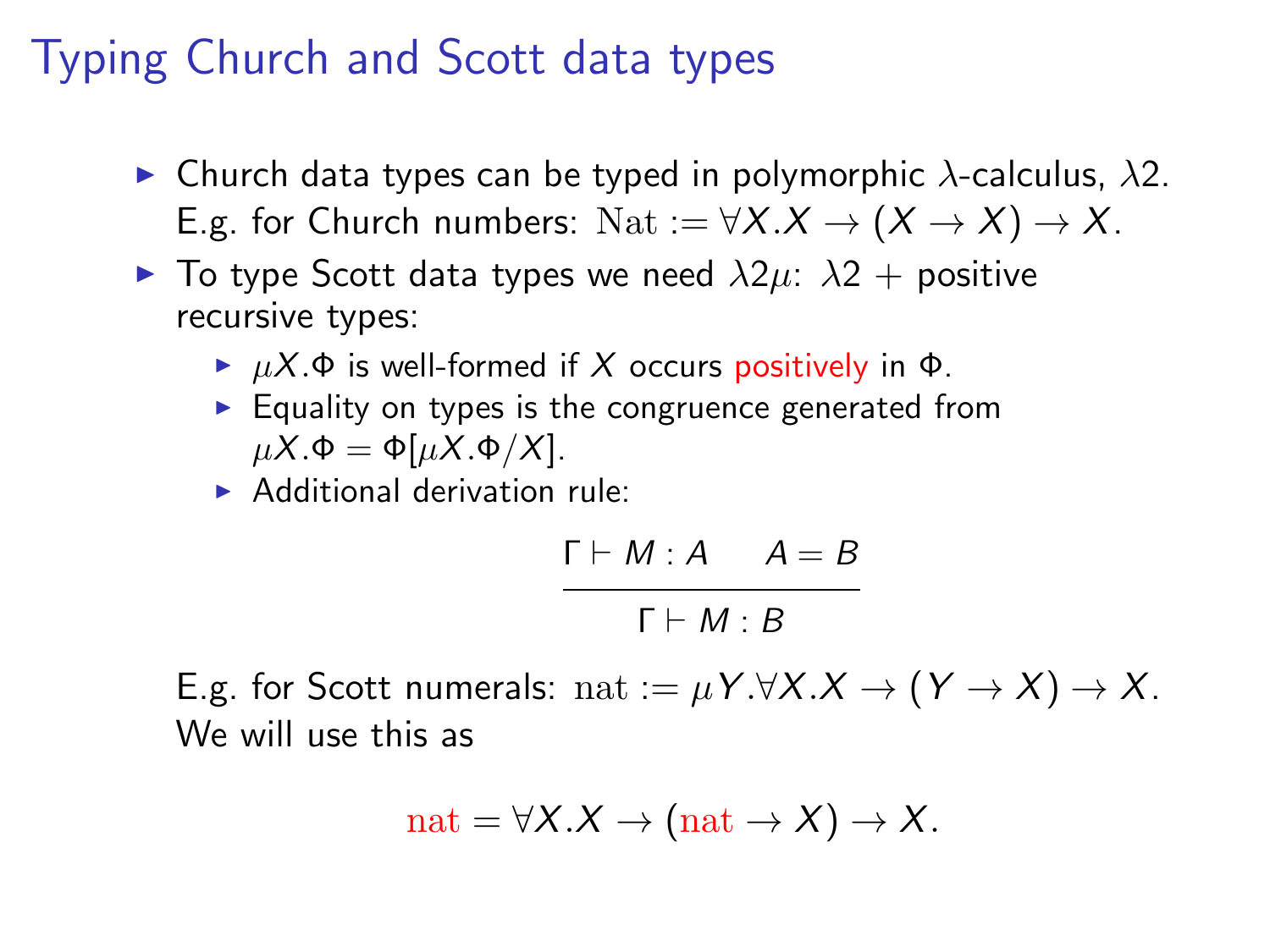## The system  $\lambda 2\mu$ It

The system  $\lambda 2\mu$ It combines polymorphic lambda calculus with positive recursive types and CBN and CBV iterators.

| $T := TVar \mid (T \rightarrow T) \mid \mu TVar \cdot T \mid \forall TVar \cdot T$ , |                                                             |
|--------------------------------------------------------------------------------------|-------------------------------------------------------------|
| $x:A\in\Gamma$                                                                       | $\Gamma \vdash M : A \rightarrow B$ $\Gamma \vdash N : A$   |
| $\Gamma \vdash x : A$                                                                | $\Gamma \vdash M N : B$                                     |
| $\Gamma, x : A \vdash M : B$                                                         | $\Gamma \vdash x : A$<br>$\frac{\ }{\ }$ if $A = B$         |
| $\Gamma \vdash \lambda x : A.M : A \rightarrow B$                                    | $\Gamma \vdash x : B$                                       |
| $\Gamma \vdash M : \forall X.A$                                                      | $\Gamma \vdash M : A$                                       |
| $\Gamma \vdash M : A[B/X]$                                                           | if $X \notin FV(\Gamma)$<br>$\Gamma \vdash M : \forall X.A$ |
| The evaluation relation is weak-head reduction, $\rightarrow ^{wh}$ given by         |                                                             |
|                                                                                      | $M \rightarrow^{wh} N$                                      |

$$
\frac{1}{(\lambda x.M)P \rightarrow^{wh} M[P/x]} \qquad \frac{m \rightarrow m}{MP \rightarrow^{wh} NP}
$$

Plus additional typing and reduction rules for Itcbv and Itcbn.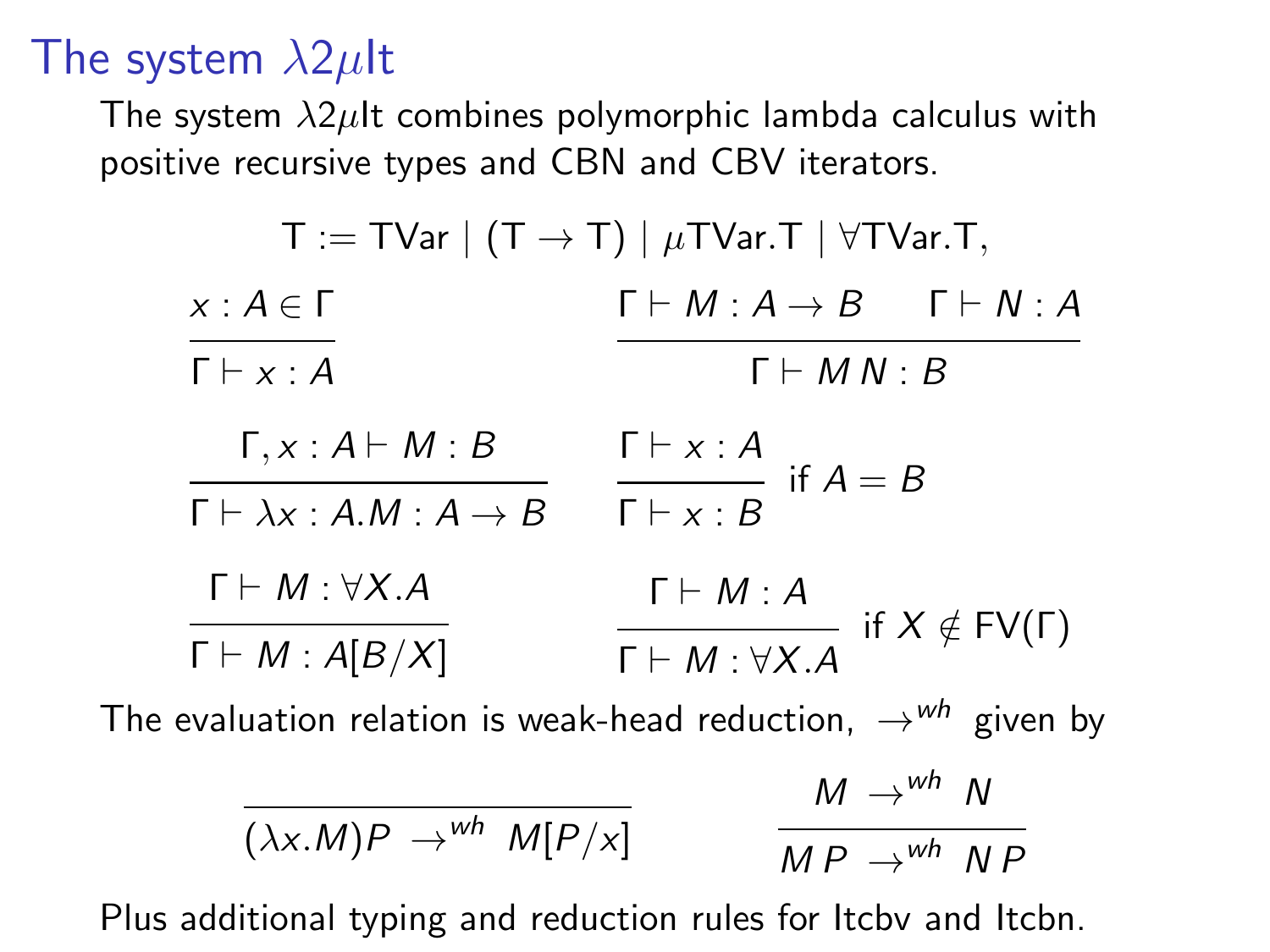## Call-by-name and call-by-value iteration

To be able to define functions on Scott data types, we add for every data-type two program rules for iteration:

- Itchn for call-by-name iteration from data-type  $D$  to  $B$ . Idea: compute first constructor of the output of type  $B$  and pass to the appropriate continuation for type B.
- Itcby for call-by-value iteration from data-type D to B. Idea: compute input value completely and then pass on to a continuation of type  $B\rightarrow X$ .

So, this function will be of type  $\forall X.(B \rightarrow X) \rightarrow (D \rightarrow X)$ To be abbreviated to  $\forall X.\neg_X B \rightarrow \neg_X D$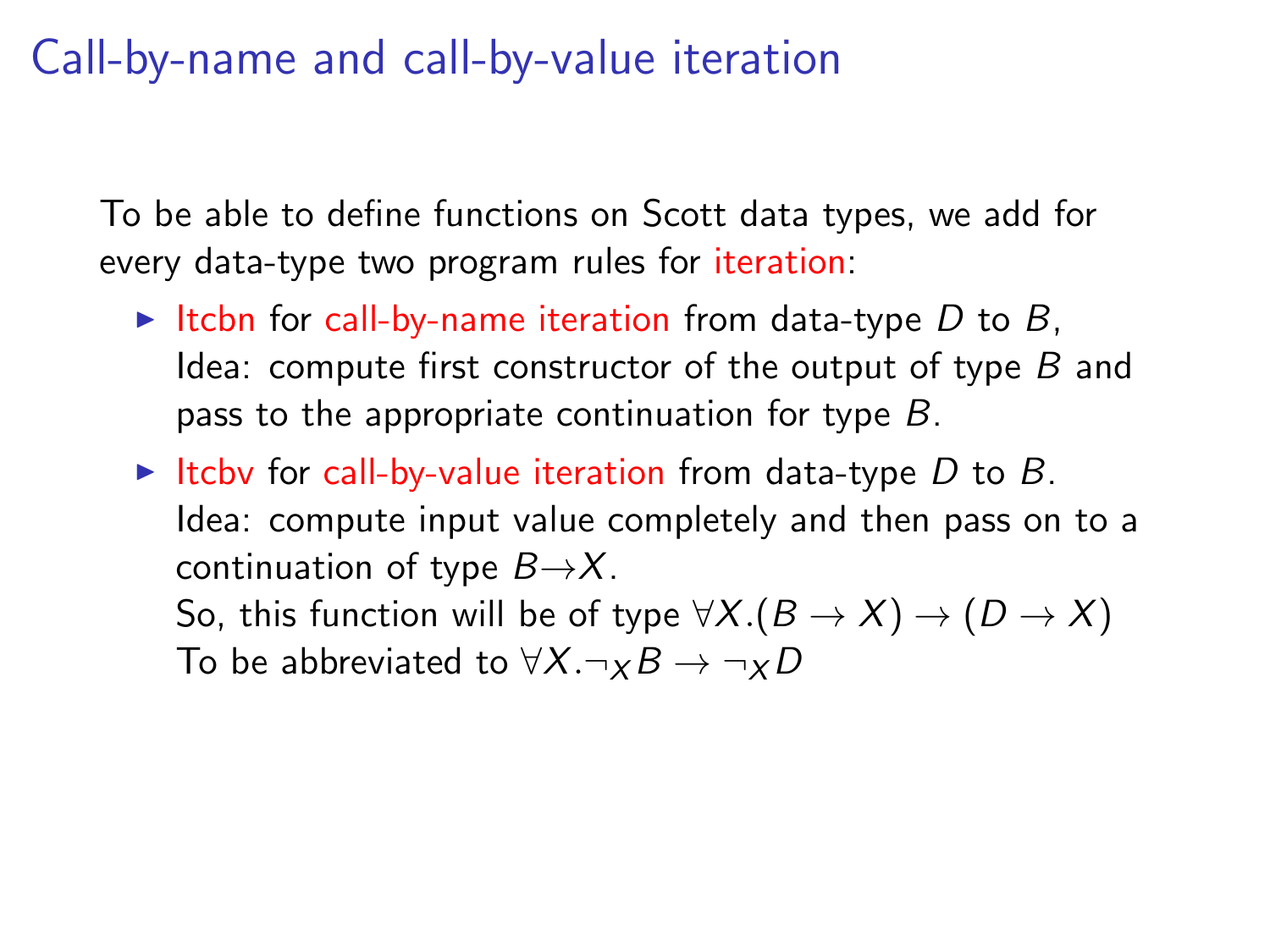### Data types in  $\lambda 2\mu$ lt

Data types have the following shape

$$
D = \mu \mathsf{T}.\forall \mathsf{X}.(\Phi^1(\mathsf{T}) \to \mathsf{X})\ldots \to (\Phi^n(\mathsf{T}) \to \mathsf{X}) \to \mathsf{X},
$$

with  $X$  positive in  $\Phi^i(X)$ . Phrased differently:

$$
D=\forall X.(\Phi^1(D)\to X)\ldots\to(\Phi^n(D)\to X)\to X,
$$

Examples:

\n
$$
\text{bool} \quad := \quad \forall X. X \to X \to X
$$
\n

\n\n
$$
\text{nat} \quad := \quad \forall X. X \to (\text{nat} \to X) \to X
$$
\n

\n\n
$$
\text{list}_{A} \quad := \quad \forall X. X \to (A \to \text{list}_{A} \to X) \to X
$$
\n

\n\n
$$
\text{btree}_{A} \quad := \quad \forall X. (A \to X) \to (\text{btree}_{A} \to \text{btree}_{A} \to X) \to X
$$
\n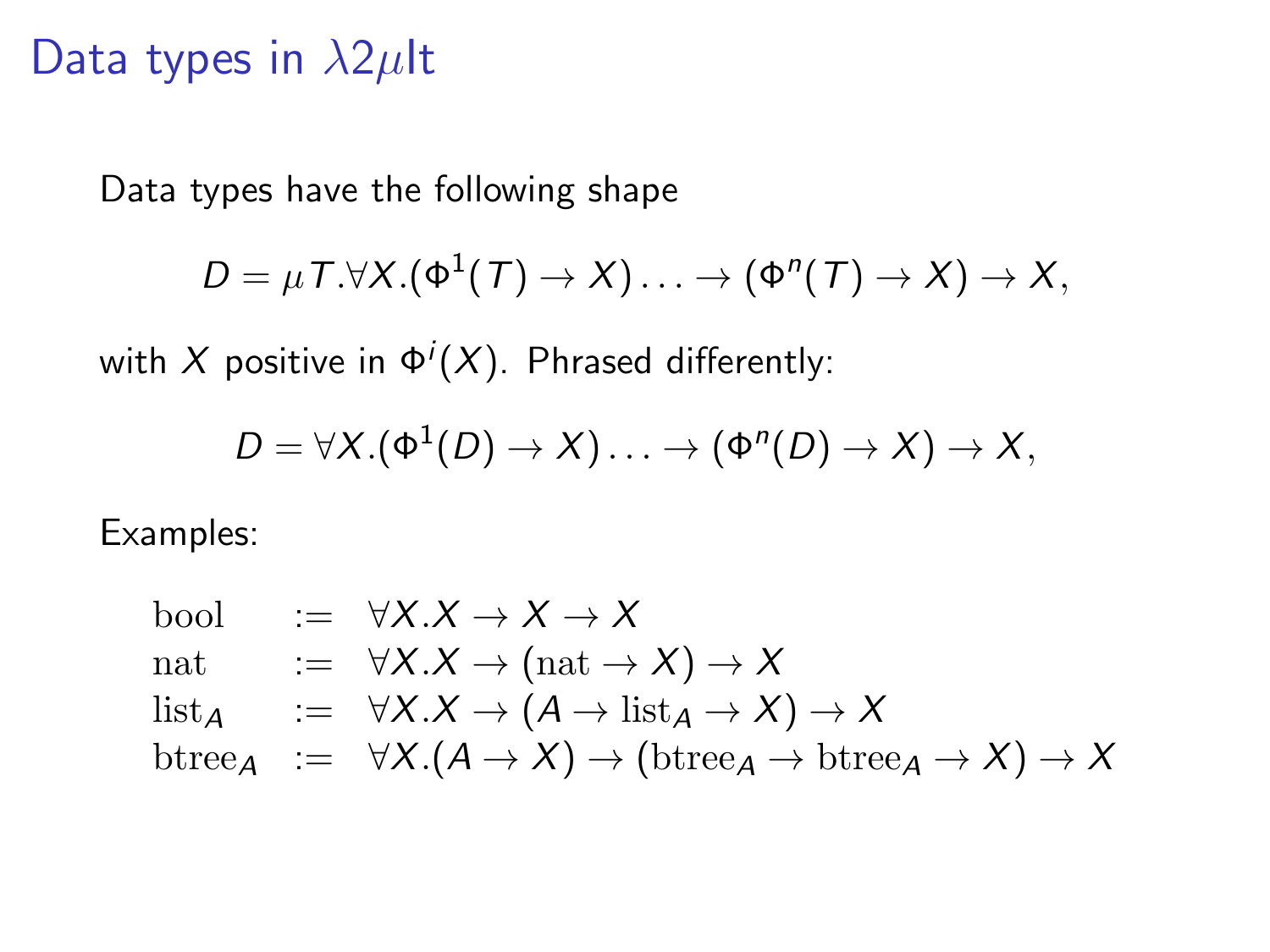### Constructors are defined terms in  $\lambda 2\mu$ lt

$$
\begin{array}{rcl}\n\text{nat} & := & \forall X. X \to (\text{nat} \to X) \to X \\
\text{list}_{A} & := & \forall X. X \to (A \to \text{list}_{A} \to X) \to X\n\end{array}
$$

The constructors are (without type information with the  $\lambda$ ):

zero := 
$$
\lambda z.\lambda s.z
$$
 : nat  
succ :=  $\lambda n.\lambda z.\lambda s.s n$  : nat  $\rightarrow$  nat  
nil :=  $\lambda n.\lambda c.n$  : list<sub>A</sub>  
cons :=  $\lambda a.\lambda l.\lambda n.\lambda c.c a l : A \rightarrow list_A \rightarrow list_A$ 

We write  $\langle d \rangle$  for the encoding of a data-element as a term. So, for  $n \in \mathbb{N}$ ,  $\langle n \rangle$  : nat, given by

$$
\begin{array}{rcl}\n\langle 0 \rangle & := & \text{zero} \\
\langle n+1 \rangle & := & \text{succ} \langle n \rangle\n\end{array}
$$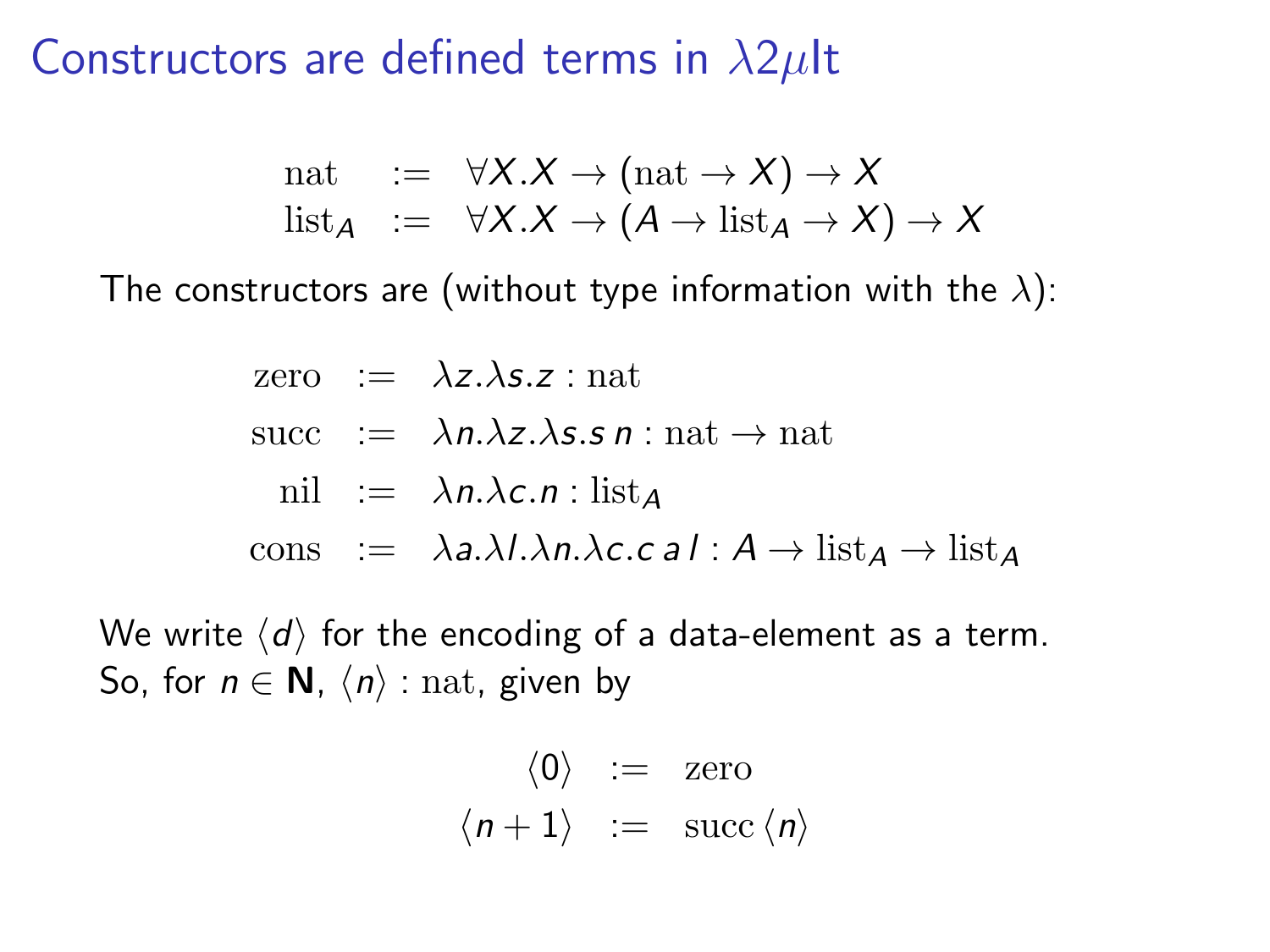Derivation rule for Itcbn, Call-by-Name iterator Given  $D = \forall X.(\Phi^1(X) \to D) \ldots \to (\Phi^n(X) \to D) \to X.$  $f_1: \Phi^1(B) \rightarrow B \quad \ldots \quad f_n: \Phi^n(B) \rightarrow B$  $\mathsf{ltcbn}_B^D f_1 \ldots f_n : D \to B$ 

Plus reduction rule

If  $B$  is also a data-type, we have  $B = \forall X . (\Psi^1(X) \to B) \ldots \to (\Psi^m(X) \to B) \to X.$ We could also write the rule for Itcbn as follows (for A an arbitrary type):

$$
\frac{f_1: \Phi^1(B) \to B \quad \dots \quad f_n: \Phi^n(B) \to B \quad d: D}{c_1: \Psi^1(B) \to A \quad \dots \quad c_m: \Psi^m(B) \to A}
$$
\n
$$
\frac{\mathsf{lcbn}_B^D f_1 \dots f_n d \, c_1 \dots c_m: A}{\mathsf{lcbn}_B^D f_1 \dots f_n d \, c_1 \dots c_m: A}
$$

ldea:  $\,c_1:\Psi^1(m)\to A \ldots c_m:\Psi^m(B)\to A$  are the continuations for data type  $B$ , one for each constructor of  $B$ .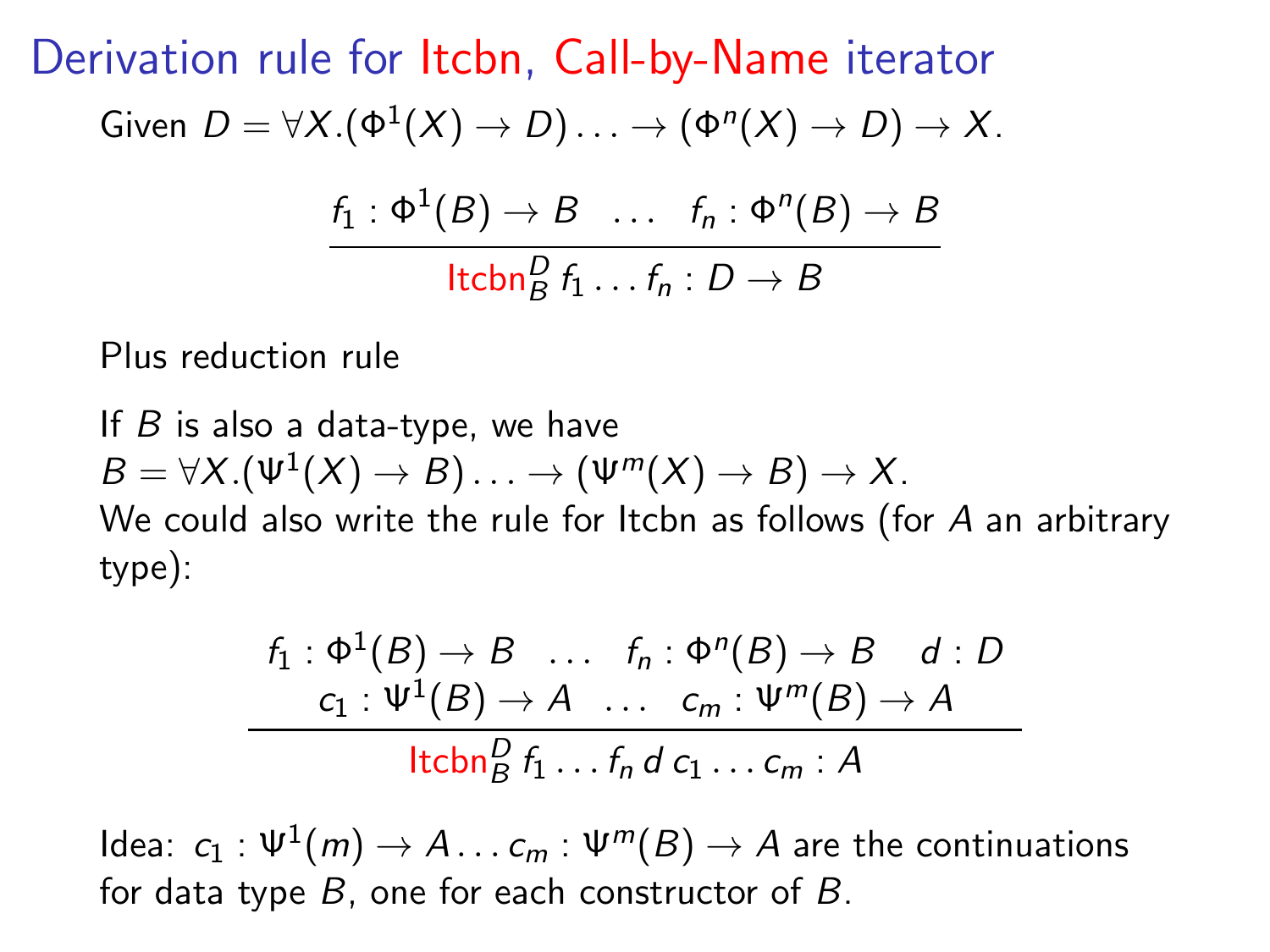### Derivation rule for Itcbv, Call-by-Value iterator

Idea:  $\neg$ <sub>A</sub>B := B  $\rightarrow$  A is the type of the continuation;  $c$  :  $\neg$ <sub>A</sub>B is called "after the value has been computed". Let  $D = \forall X. (\Phi^1(X) \to D) \ldots \to (\Phi^n(X) \to D) \to X.$ 

$$
\frac{f_1: \neg_A B \to \neg_A \Phi^1(B) \dots f_n: \neg_A B \to \neg_A \Phi^n(B)}{\text{ltcbv}_B^D f_1 \dots f_n: \neg_A B \to \neg_A D}
$$

Plus reduction rule

This rule can also be phrased in "fully applied form":

 $f_1: \neg_A B \to \neg_A \Phi^1(B) \quad \dots \quad f_n: \neg_A B \to \neg_A \Phi^n(B) \quad c: \neg_A B \quad d: D$  $\mathsf{ltcbv}_B^D f_1 \ldots f_n c d : A$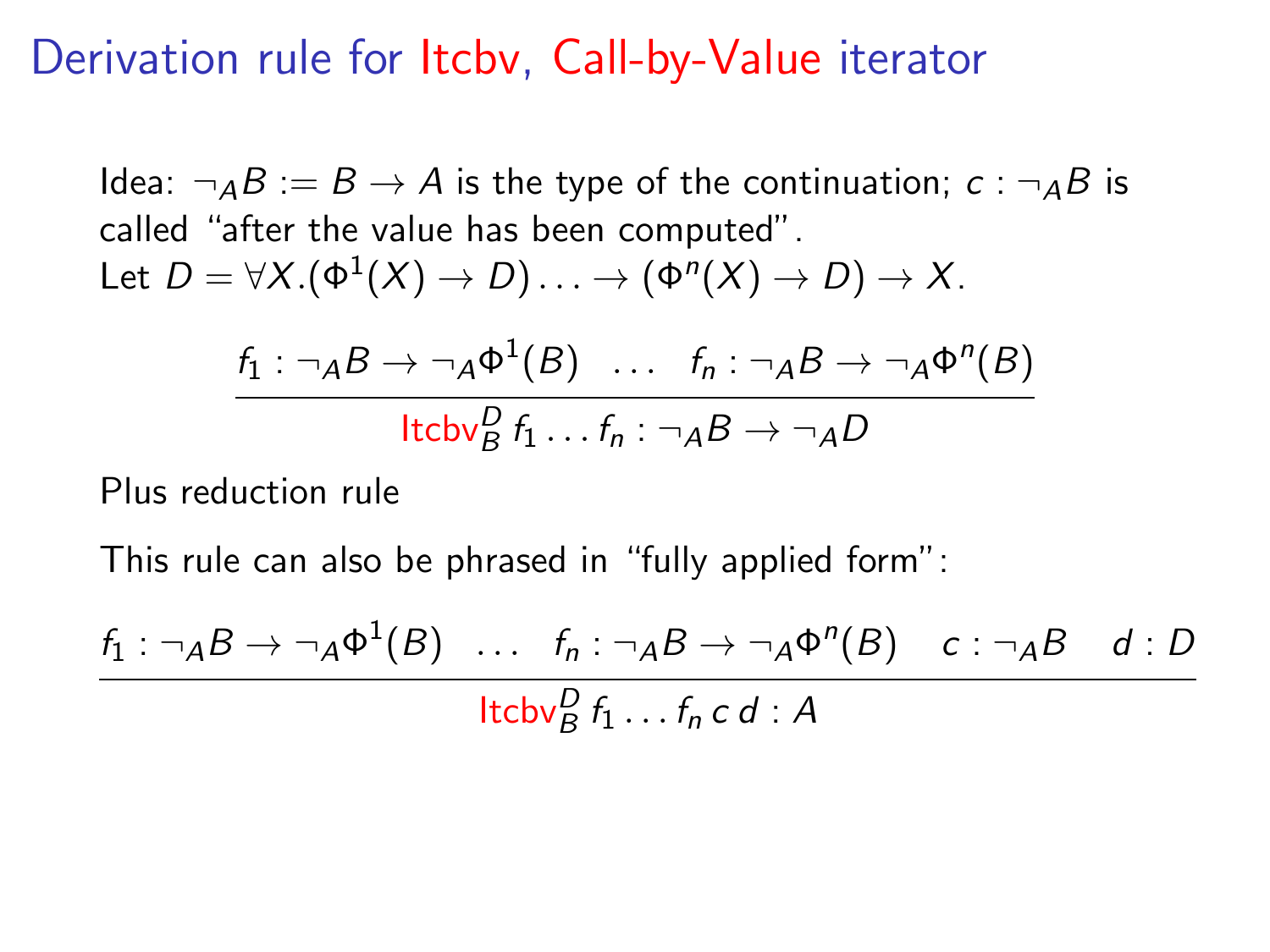Call-by-name and call-by-value iteration for nat

We show the case for  $nat = \forall X.X \rightarrow (nat \rightarrow X) \rightarrow X$ . Call-by-name:

 $f_1 : B \quad f_2 : B \rightarrow B$ 

Itcbn  $f_1 f_2$ : nat  $\rightarrow B$ 

with reduction rule:

Itcbn  $f_1 f_2 n \to n f_1 (\lambda x : \text{nat.} f_2$  (Itcbn  $f_1 f_2 x$ ))

Call-by-value:

$$
\frac{f_1: \neg_A \neg_A B \quad f_2: \neg_A B \rightarrow \neg_A B}{\text{ltcbv } f_1 f_2: \neg_A B \rightarrow \neg_A \text{nat}}
$$

with reduction rule:

Itcbv 
$$
f_1 f_2 c n \rightarrow n(f_1 c)
$$
 (ltcbv  $f_1 f_2 (f_2 c)$ ).

Note:  $f_1 c : A$  and Itcbv  $f_1 f_2 (f_2 c) : \text{nat} \rightarrow A$ .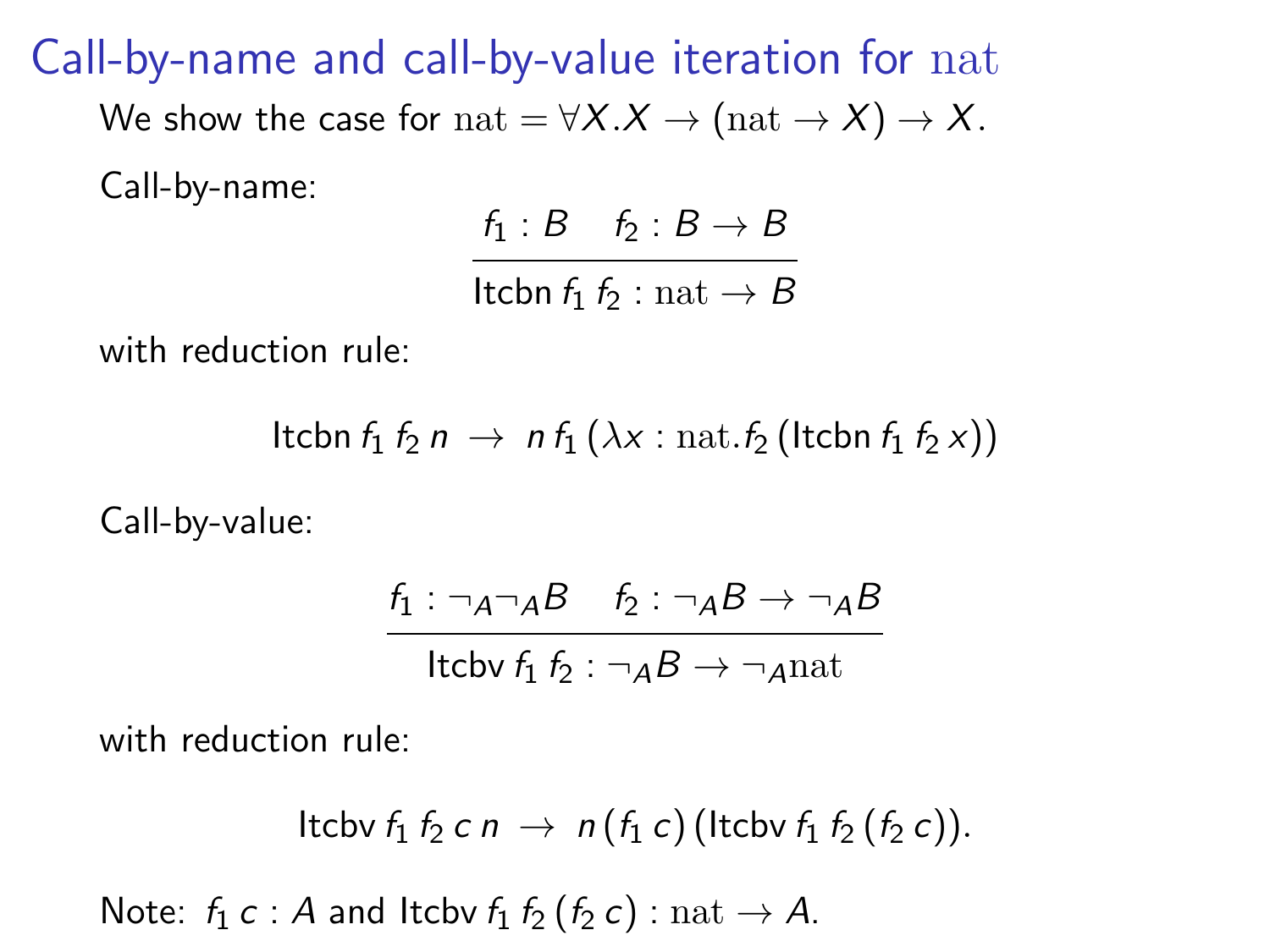### Example for the case nat: Call-by-Value Addition

$$
\frac{f_1: \neg_A \neg_A \text{nat} \quad f_2: \neg_A \text{nat} \rightarrow \neg_A \text{nat}}{\cdot \cdot \cdot \cdot \cdot \cdot}
$$

Itcbv  $f_1 f_2$  :  $\neg$ <sub>A</sub>nat  $\rightarrow \neg$ <sub>A</sub>nat

Define:

$$
\widehat{\text{succ}} := \lambda c : \neg \text{qnat.}\lambda n : \text{nat.}c \text{ (succ } n) : \neg \text{qnat } \rightarrow \neg \text{qnat} \n\hat{n} := \lambda c : \neg \text{qnat.}c n : \neg \text{q-nnat} \text{ (for } n : \text{nat)}
$$
\nThen

AddCBV : nat  $\rightarrow$  nat  $\rightarrow$   $\neg$ <sub>A</sub> $\neg$ <sub>A</sub>nat AddCBV  $:= \lambda x y : \text{nat.}\lambda c : \neg \text{ant.}$ ltcbv $\hat{y}$  succ c x

We have

$$
\text{AddCBV}\langle n\rangle\langle m\rangle c \rightarrow c\langle n+m\rangle
$$

where  $\langle n \rangle$  represents the number *n*.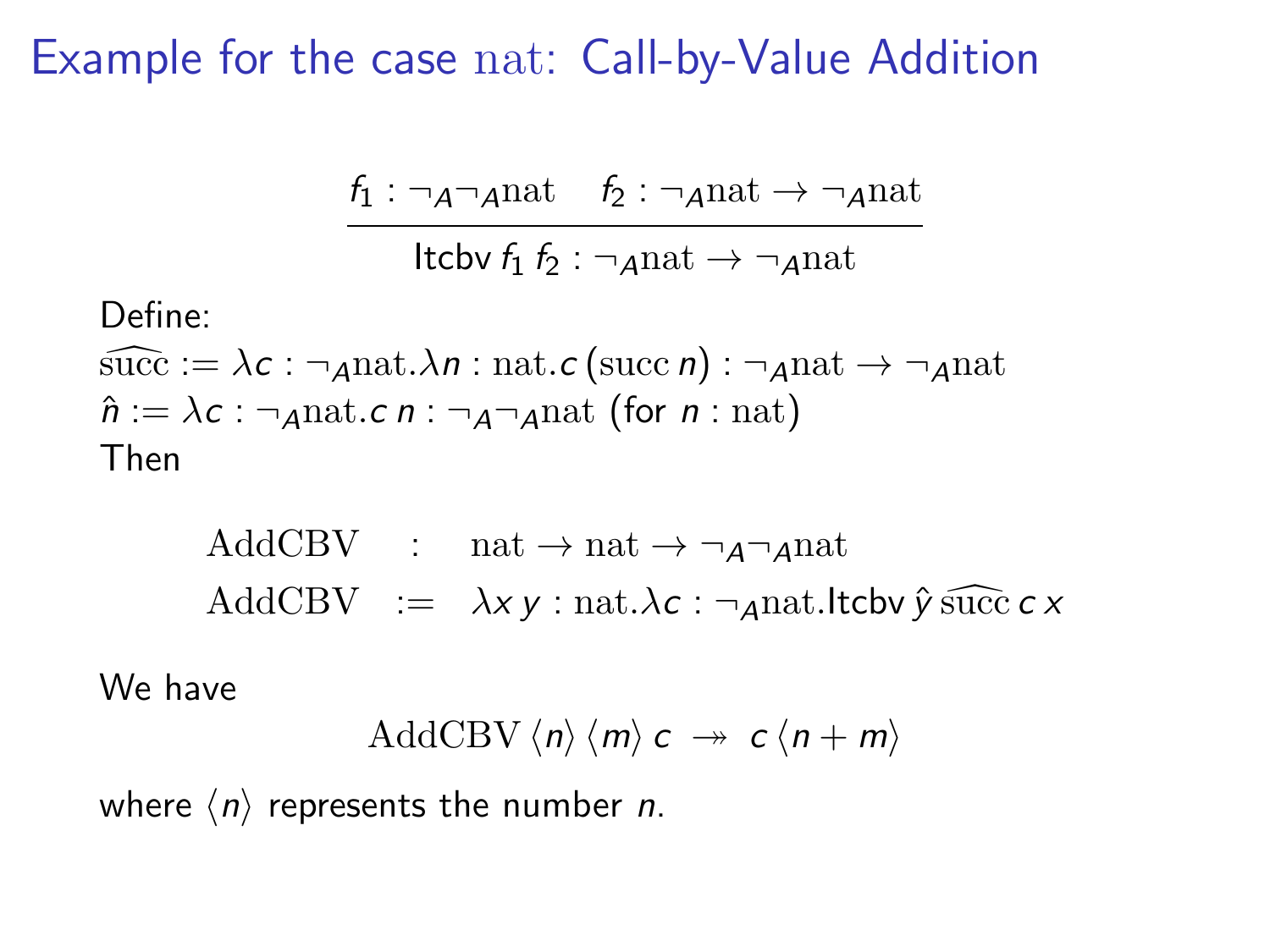#### Example for the case nat: Call-by-Name Addition

 $f_1$ : nat  $f_2$ : nat  $\rightarrow$  nat

Itcbn  $f_1 f_2$ : nat  $\rightarrow$  nat

AddCBN :=  $\lambda x y$  : nat.Itcbn y succ.

Then

AddCBN 
$$
\langle n+1 \rangle \langle m \rangle \rightarrow succ(AddCBN \langle n \rangle \langle m \rangle)
$$
  
 $\rightarrow \lambda z \, s \cdot (AddCBN \langle n \rangle \langle m \rangle)$ 

- $\blacktriangleright$  Weak-head reduction stops here.
- $\blacktriangleright$  AddCBN t q computes the first 'pattern' of the output and passes it on to the appropriate continuation. (In this case s.)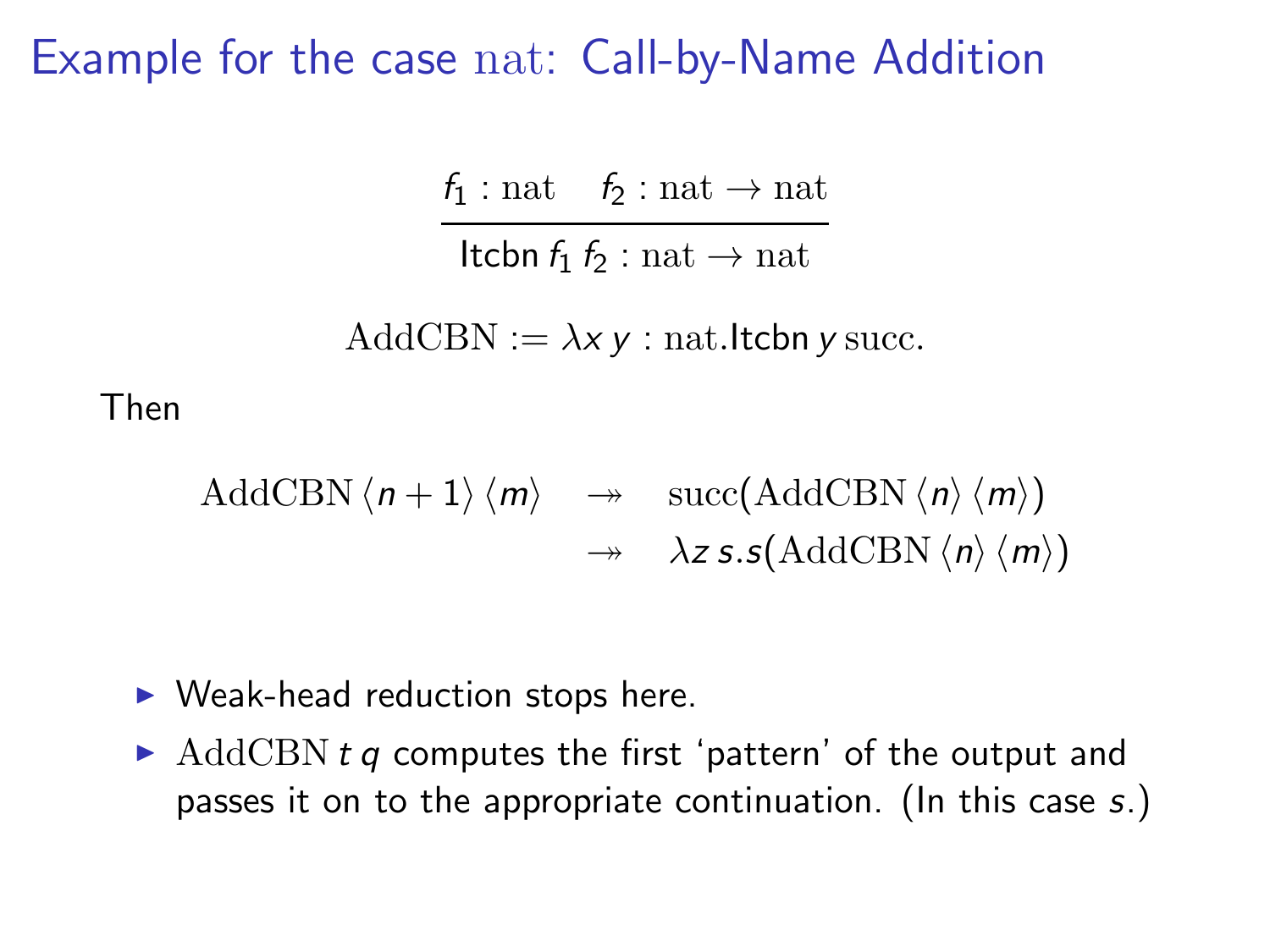## Storage operators

The idea of a storage operator (Krivine, Nour), Stor, for the natural numbers nat is:

> For every  $n \in \mathbb{N}$  there is a term  $t_n$  such that, given f : nat  $\rightarrow$  A and M : nat with  $M =_{\beta \vee n} \langle n \rangle$ ,

> > Stor M  $f \rightarrow f t_n$ .

To compute  $f \mathcal{M}$  call-by-value, we compute Stor  $M f$ . This will first compute M and then feed this into  $f$ .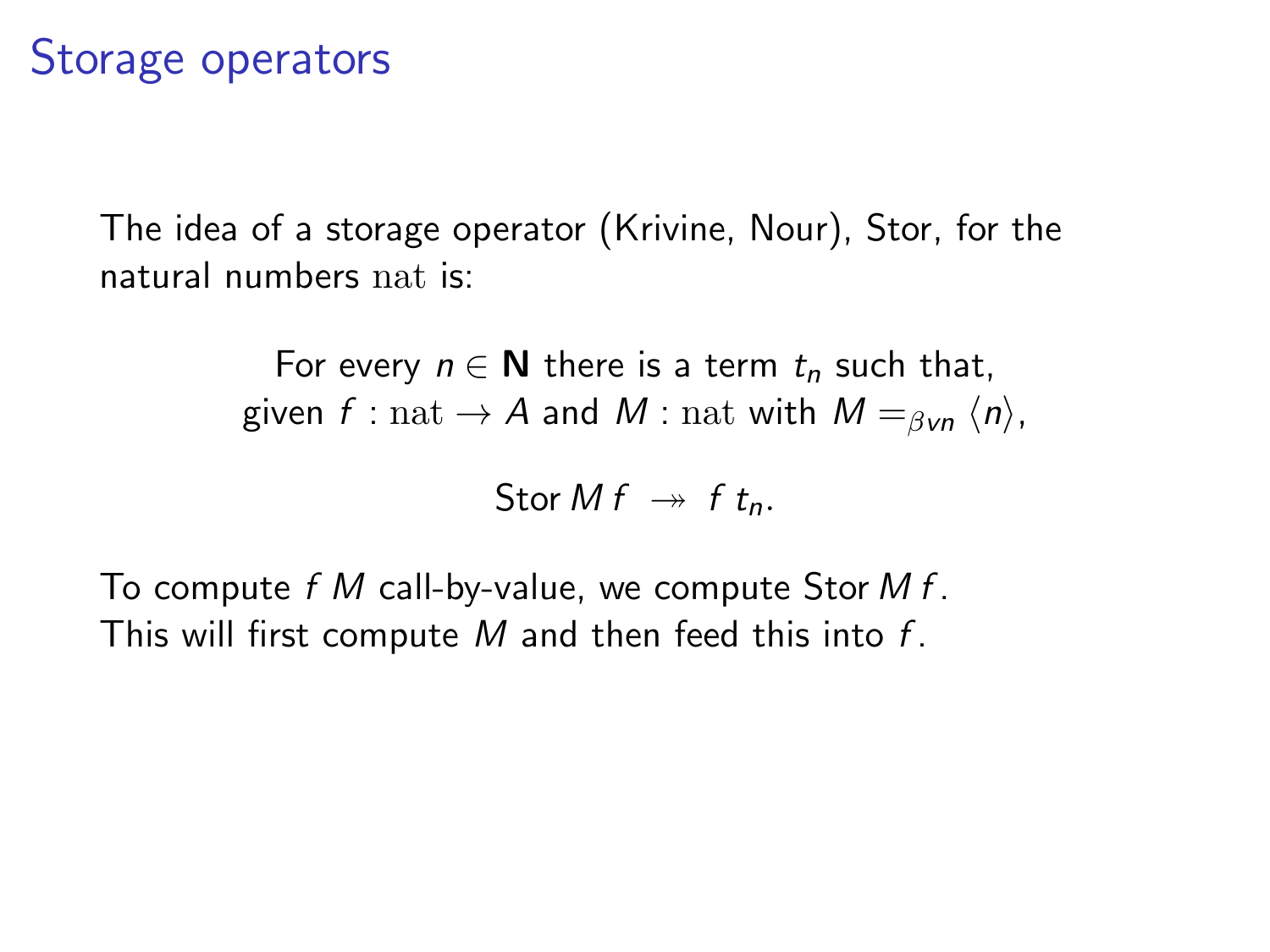## Storage operators in  $\lambda 2\mu$ It

A storage operator for data type  $D$  is a term Stor :  $D \to \forall X. \neg_X \neg_X D$  satisfying, for all M with  $M =_{\beta \lor n} \langle d \rangle$ ,

Stor M  $f \rightarrow f \langle d \rangle$ .

Define Stor<sub>nat</sub> : nat  $\rightarrow \forall X.\neg_X \neg_X$  nat and Unstor<sub>nat</sub> : (∀X.¬ $\chi$ ¬ $\chi$ nat) → nat as follows.

> Stor<sub>nat</sub>  $:= \lambda n.\lambda f$ . Itcby zero succ f n Unstor<sub>nat</sub> :=  $\lambda f \cdot \lambda z$  s. f  $(\lambda n.n z s)$

with  $\widehat{\text{zero}} := \lambda c.c$  zero,  $\widehat{\text{succ}} := \lambda c \, m.c(\text{succ } m)$ .

**Lemma** The term Stor<sub>nat</sub> is a storage operator for nat and Unstor<sub>nat</sub>(Stor<sub>nat</sub>  $\langle n \rangle$ ) =<sub>βvn</sub>  $\langle n \rangle$  for all  $n \in \mathbb{N}$ .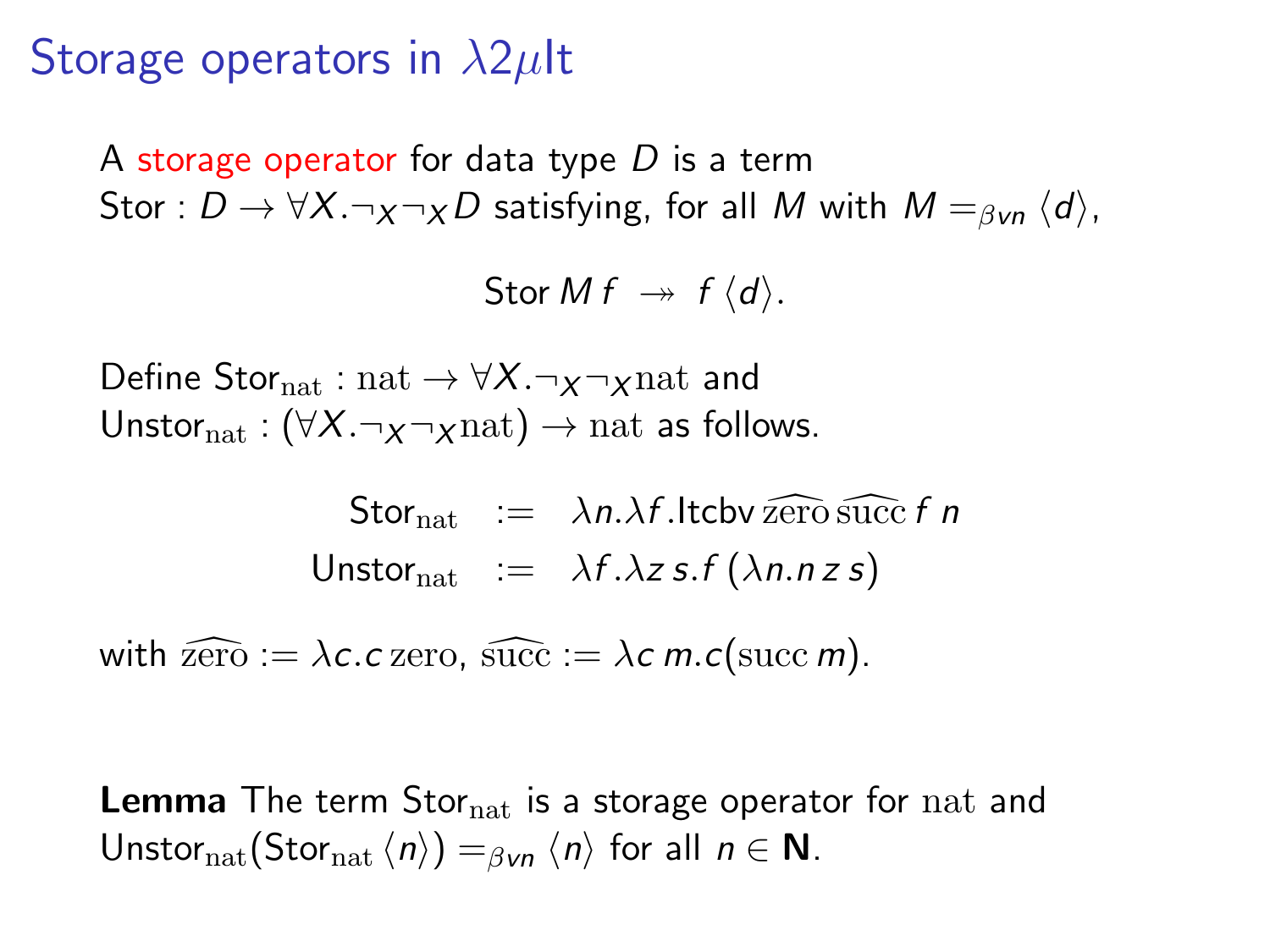# Strong Normalization

The proof uses the well-known saturated sets construction to give an interpretation for types as sets of (untyped) terms.

- X is a saturated set  $(X \in SAT)$  if
	- 1.  $X \subseteq SN$ ,
	- 2. for x a variable and  $\vec{P}$  a sequence of terms,  $x\vec{P} \in X$ , if  $x\vec{P} \in SN$ .
	- 3. X is closed under reduction: if  $M \in X$  and  $M \rightarrow N$ , then  $N \in X$ .
	- 4. X is closed under weak-head-redex expansion: if  $M \in X$  and  $N \rightarrow^{\text{wh}} M$ , then  $N \in X$ .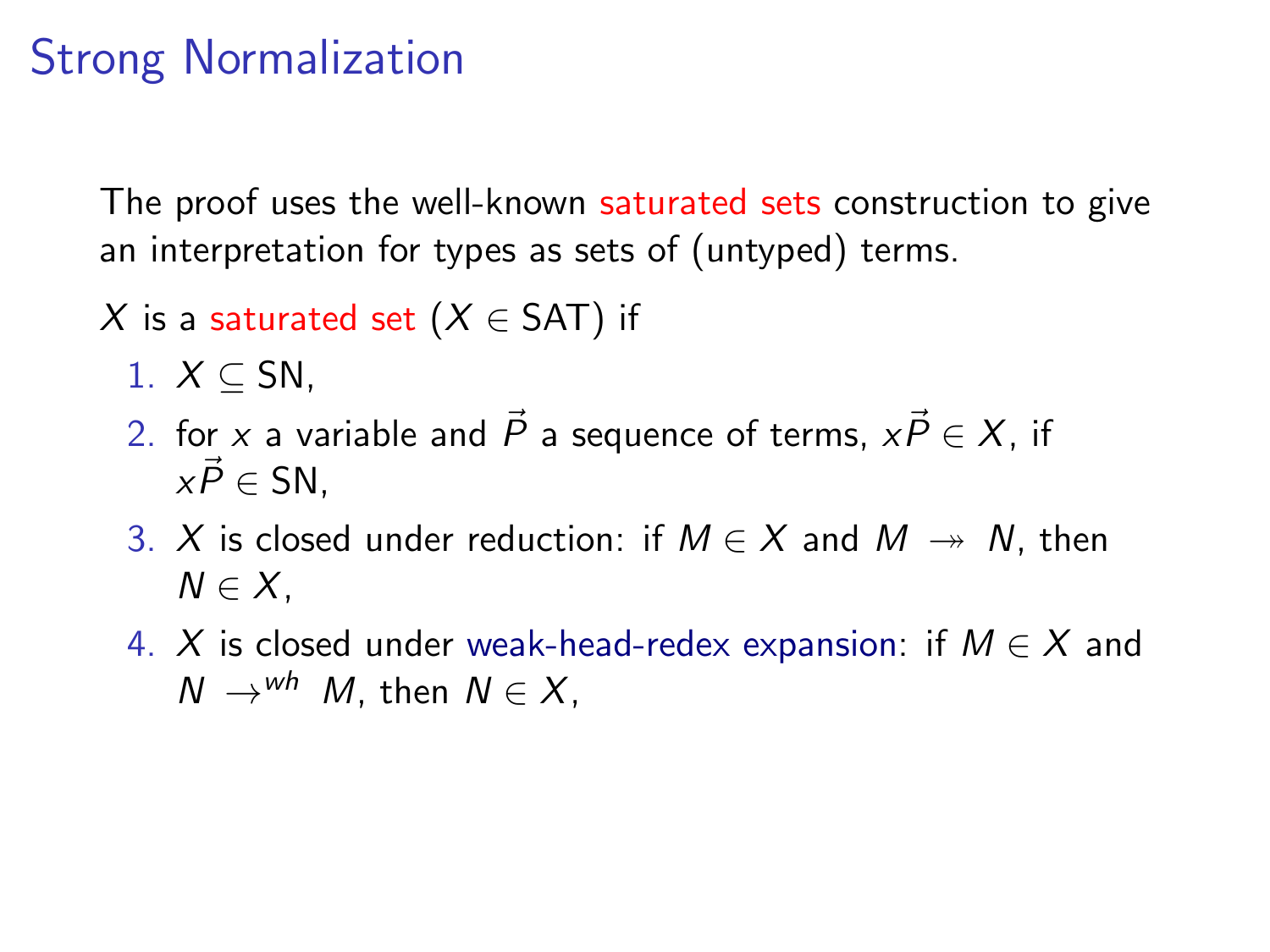Question: how to intepret a data type as a saturated set?

- ightharpoontharpoontal values in the natural value of specific closed  $\lambda$ -terms: zero, succ, ...
- Itcbv and Itcbn impose closure conditions on  $[{\rm nat}]$ , and possibly on the interpretation of other types.

SAT is a complete lattice, so we will define  $[{\rm nat}] := {\sf NAT}$ , where NAT is the least fixed point of some monotone  $\mathcal{N}:$  SAT  $\rightarrow$  SAT.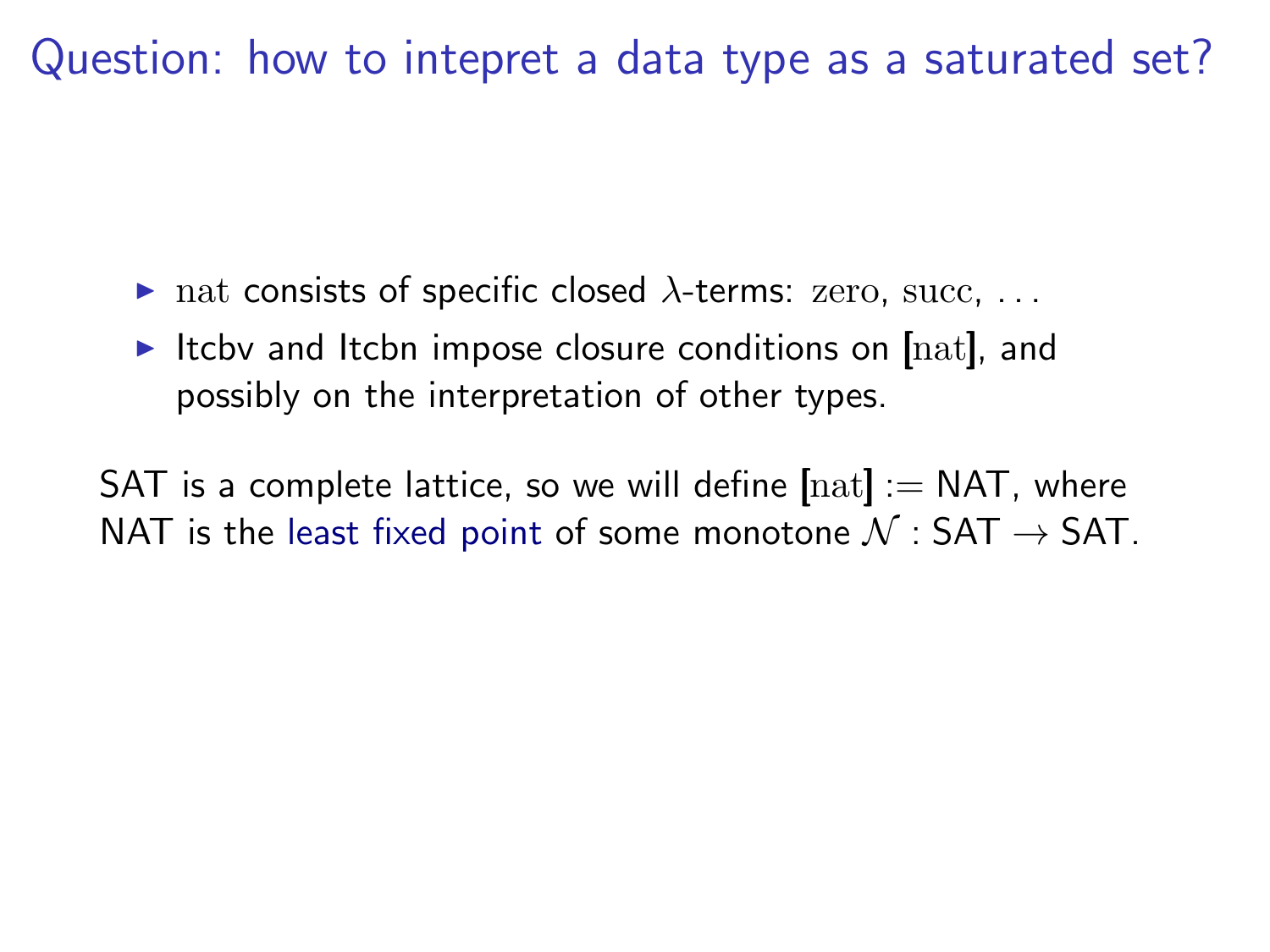## Intepreting nat

 $[{\rm nat}] := {\sf NAT}$ , where  ${\sf NAT} := {\rm lfp}(\mathcal{N})$ , with  $\mathcal{N} : {\sf SAT} \to {\sf SAT}$ defined by

$$
\mathcal{N}(X) := \{ M \in \text{Term} \mid M \in \bigcap_{T \in \mathsf{SAT}} T \to (X \to T) \to T
$$
\n
$$
\wedge \qquad \qquad M \text{ satisfies (I) and (II)}\},
$$

where (I) and (II) are defined by

- (I)  $\forall B, A \in \text{SAT } \forall f_1 \in \neg_A \neg_B B \forall f_2 \in \neg_B B \rightarrow \neg_B B \forall c \in \neg_B B$ , Itcby  $f_1$   $f_2$  c  $M \in A$
- (II)  $\forall B \in \mathsf{SAT}\,\forall f_1 \in B \,\forall f_2 \in B \rightarrow B$ , Itcbn  $f_1 f_2 M \in B$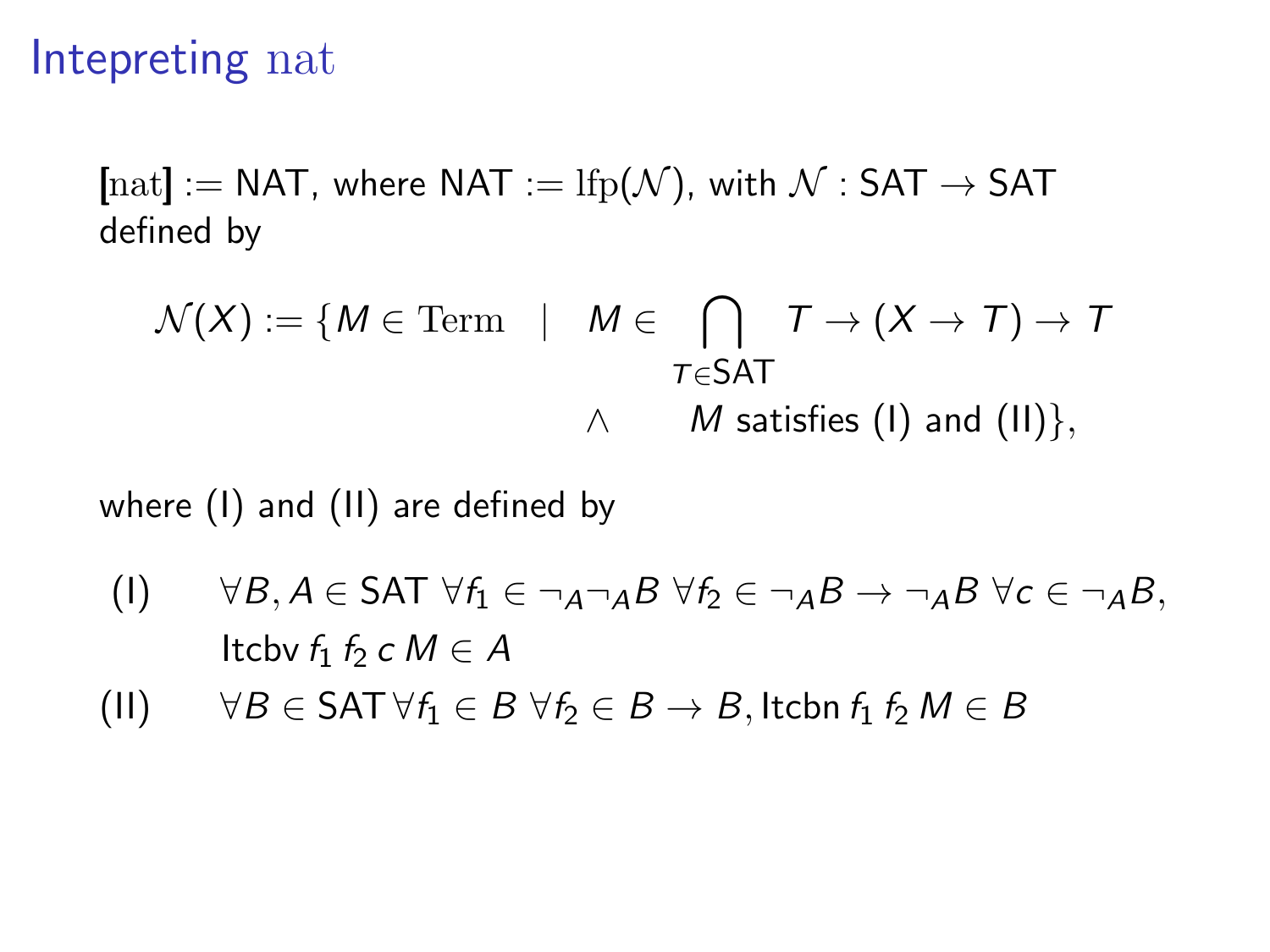# Properties of  $[nat] := NAT$

- $\triangleright$  N is monotone and  $X \in SAT \Rightarrow \mathcal{N}(X) \in SAT$ .
- $\triangleright$  NAT satisfies the desired fixed point equation:

$$
\mathsf{NAT} = \bigcap_{\mathcal{T} \in \mathsf{SAT}} \mathcal{T} \to (\mathsf{NAT} \to \mathcal{T}) \to \mathcal{T}.
$$

- As a consequence  $\vdash t : \text{nat} \Rightarrow t \in \text{NAT}$ .
- $\triangleright$  The SN proof now follows from the soundness of the SAT-model.
- $\triangleright$  The proof can be generalised to other data types.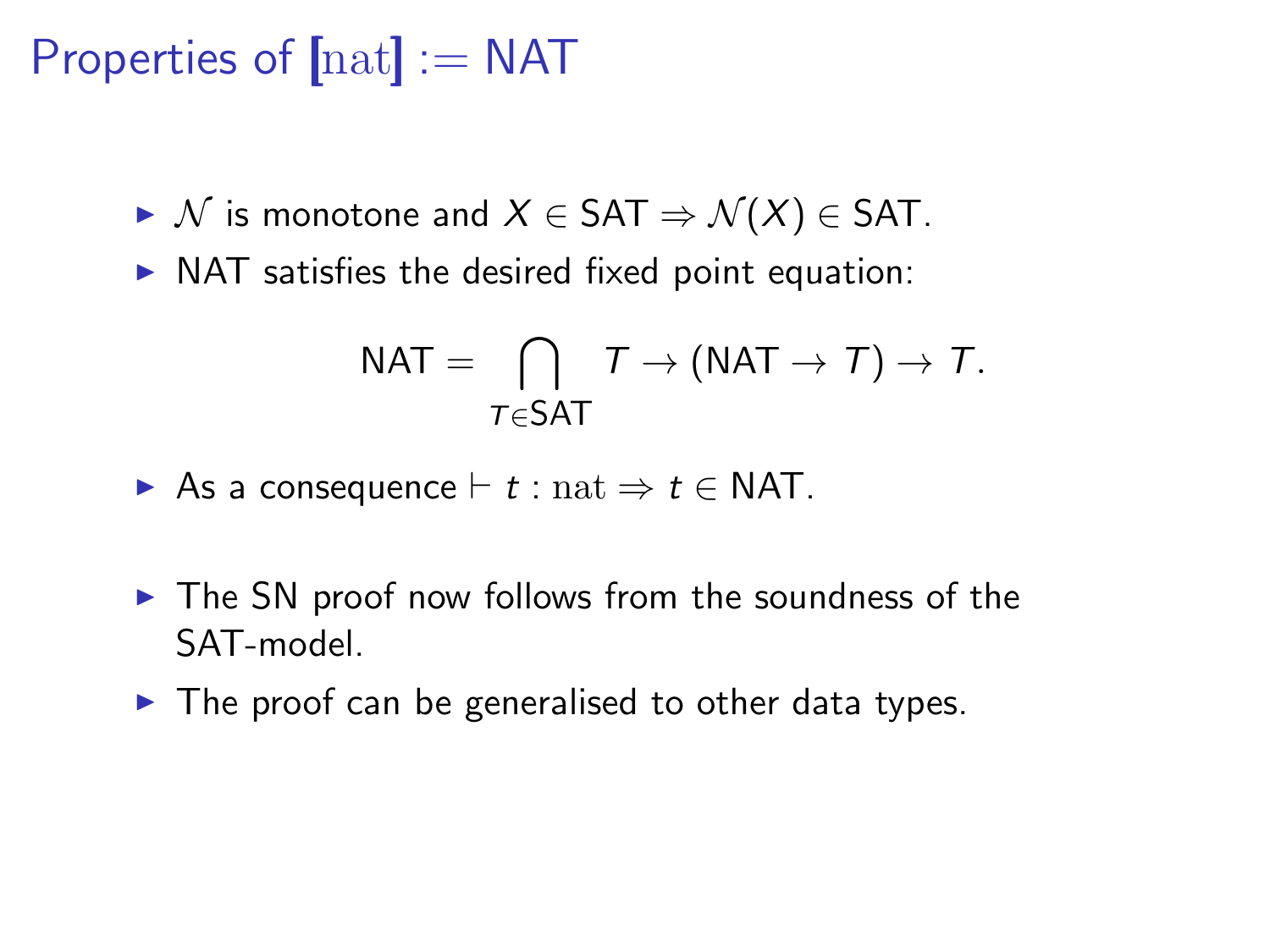## Are Itcbv and Itcbn needed as primitives?

Equationally, Call-by-value can be defined by Call-by-name. For the nat case assume CBN:

> $f_1 : B \quad f_2 : B \rightarrow B$ Itcbn  $f_1 f_2$  : nat  $\rightarrow B$

with reduction rule:

Itcbn  $f_1 f_2 n \rightarrow n f_1 (\lambda x : \text{nat.} f_2$  (Itchn  $f_1 f_2 x$ ))

Then

$$
\frac{f_2: \neg AB \rightarrow \neg AB}{f_1: \neg A \neg AB}
$$
\n
$$
\frac{f_1: \neg A \neg AB}{\hat{f}_2: \neg A \neg AB \rightarrow \neg A \neg AB}
$$
\n
$$
\frac{1 \text{tcbn } f_1 \hat{f}_2 : \text{nat} \rightarrow \neg A \neg AB}{\lambda c.\lambda n. \text{ltcbn } f_1 \hat{f}_2 n c : \neg AB \rightarrow \neg A n a t}
$$
\nDefine this term as  $\text{ltcbv } f_1 f_2$ . This function computes CBV and:

It to find the following:

\n
$$
\text{It: } f_1 \, f_2 \, c \, \text{zero} \quad \rightarrow \quad f_1 \, c
$$
\n
$$
\text{It: } f_1 \, f_2 \, c \, \text{(succ y)} \quad =_{\beta \, \text{vn}} \quad \text{It: } f_1 \, f_2 \, (f_2 \, c) \, y.
$$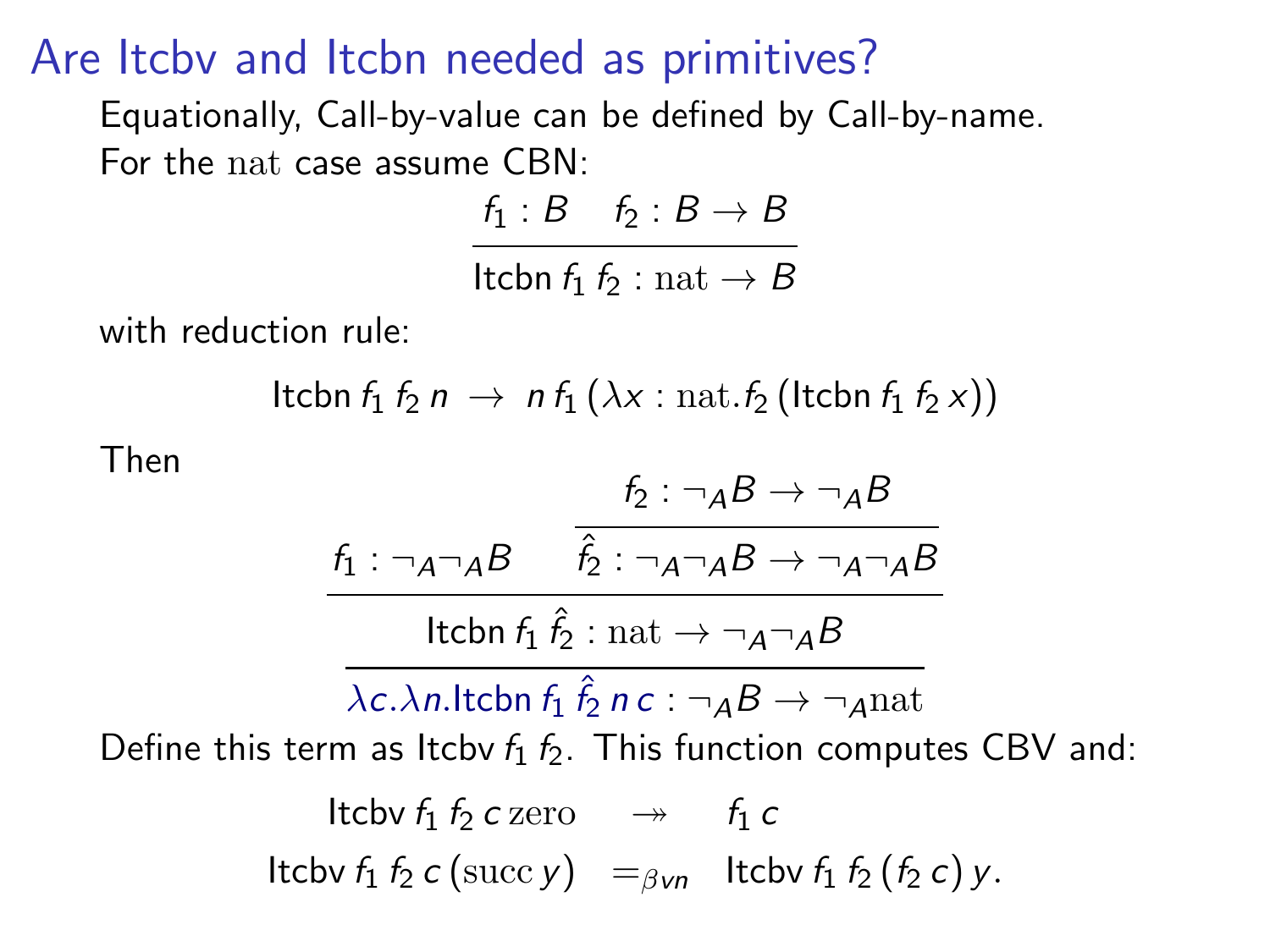# Can we mediate between Scott nat and Church Nat?

- From Church to Scott:  $F \cdot Nat \rightarrow nat$  $F := \lambda n$  n zero succ
- From Scott to Church:  $G : nat \rightarrow Nat$  $G :=$ Itcbn Zero Succ
- ► From Scott to Church, call-by-value:  $H: \neg_A \text{Nat} \rightarrow \neg_A \text{nat}$  $H :=$  Itcby Zero Succ with  $\text{Zero}: \neg_{\text{A}}\neg_{\text{A}}\text{Nat}$ , Succ :  $\neg_{\text{A}}\text{Nat} \rightarrow \neg_{\text{A}}\text{Nat}$ .

With F, we can transform any function on Scott numerals into a (call-by-name) function on Church numerals:

```
If f : \text{nat} \rightarrow A then f \circ F : \text{Nat} \rightarrow A
```
For encoded numerals we have

$$
f(F\overline{n}) =_{\beta \text{vn}} f\langle n \rangle
$$

So all function representable on nat are representable on Nat.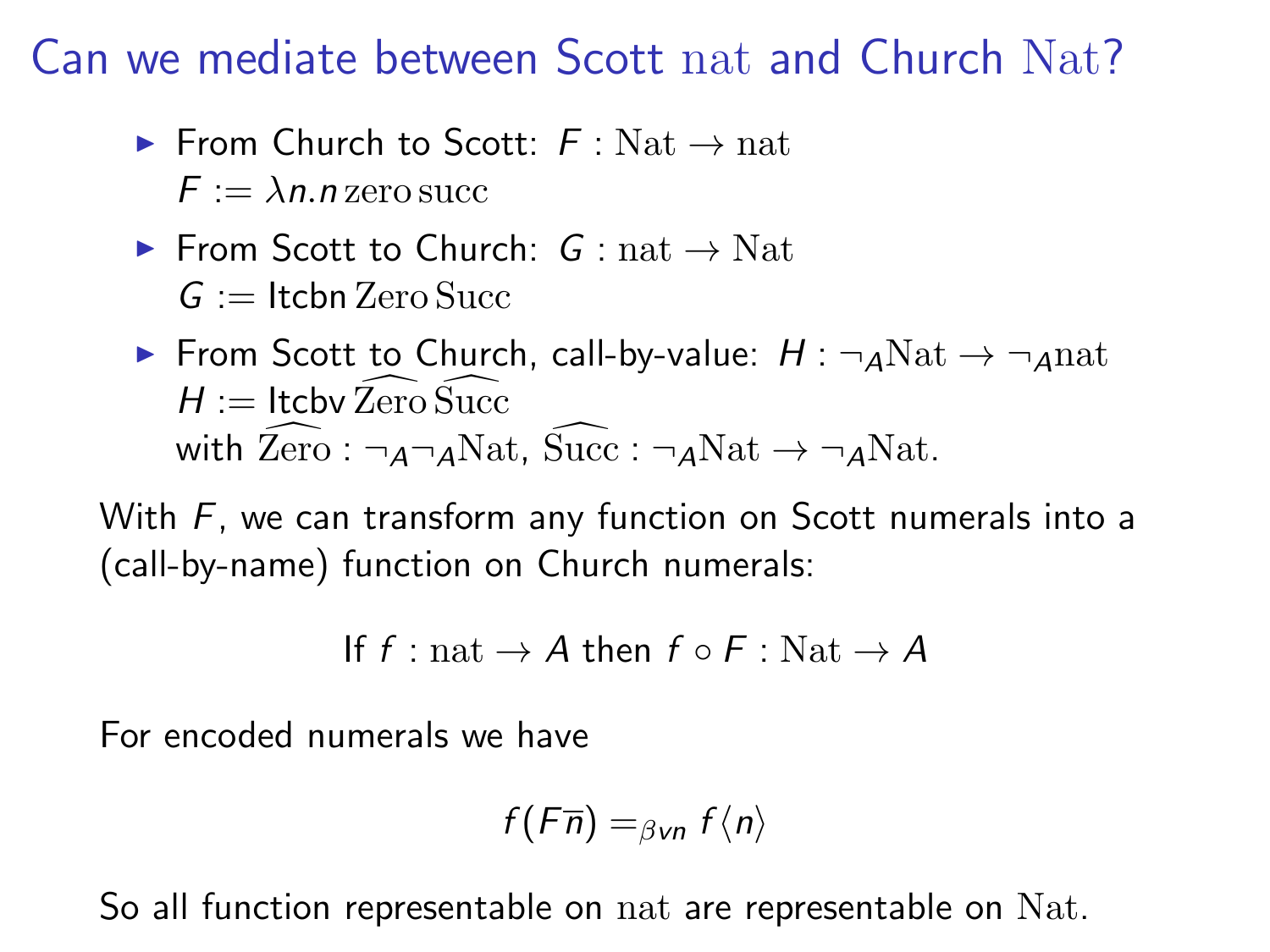Can we mediate between Scott nat and Church Nat?

 $\triangleright$  From Scott to Church: G : nat  $\rightarrow$  Nat

 $G :=$  Itchn Zero Succ

► From Scott to Church, call-by-value:  $H : \neg_A \text{Nat} \rightarrow \neg_A \text{nat}$  $H :=$  Itcbv Zero Succ with  $\overline{Zero}$  :  $\neg$ <sub>A</sub> $\neg$ <sub>A</sub>Nat, Succ :  $\neg$ <sub>A</sub>Nat  $\rightarrow$   $\neg$ <sub>A</sub>Nat.

With H, we can transform any function on Church numerals into a (call-by-value) function on Scott numerals:

If  $f : Nat \rightarrow A$  then  $Hf : nat \rightarrow A$ 

With G, we can transform any function on Church numerals into a (call-by-name) function on Scott numerals:

If  $f : Nat \rightarrow A$  then  $f \circ G : nat \rightarrow A$ 

For encoded numerals we have

$$
f(G\langle n\rangle)=_{\beta\mathsf{vn}}f\overline{n}
$$

So all functions representable on Nat are representable on nat.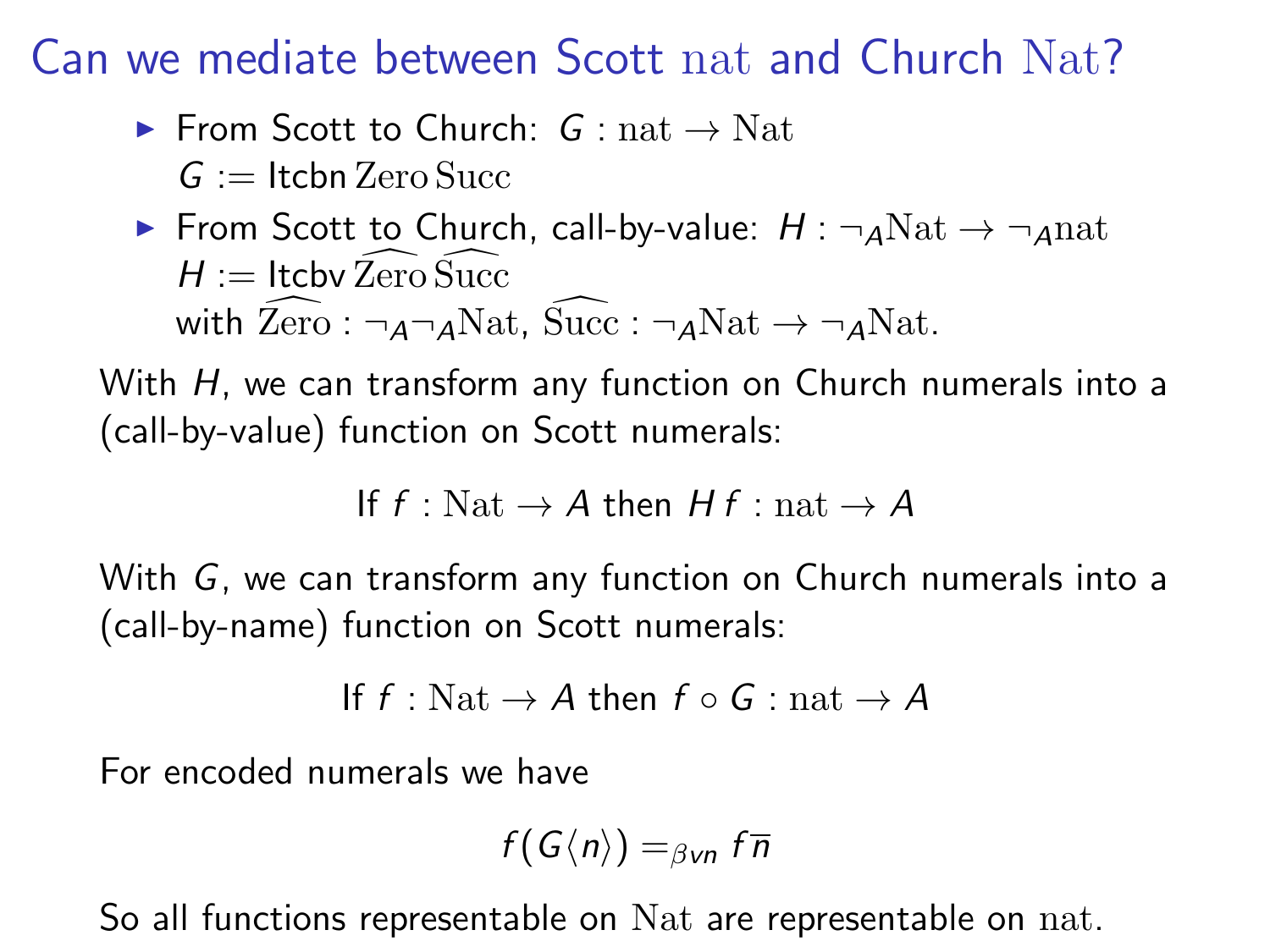## Can we define a constant-time predecessor for Church Nat?

Remember that  $pred : nat \rightarrow nat$  is defined by

pred  $n := n \operatorname{zero}(\lambda x.x)$ .

So we can define  $Pred : Nat \rightarrow Nat$  by composing

$$
Nat \xrightarrow{F} nat \xrightarrow{pred} nat \xrightarrow{G} Nat
$$

- In general Pred(Succ t)  $=$ <sub>βvn</sub> t.
- Pred $\overline{n+1}$   $\rightarrow \overline{n}$  (for encodings of numbers).
- Pred $\overline{n+1}$   $\rightarrow \overline{n}$  in  $O(n)$  steps.

Open question: can we improve on this? (Or can we prove it cannot be improved?)